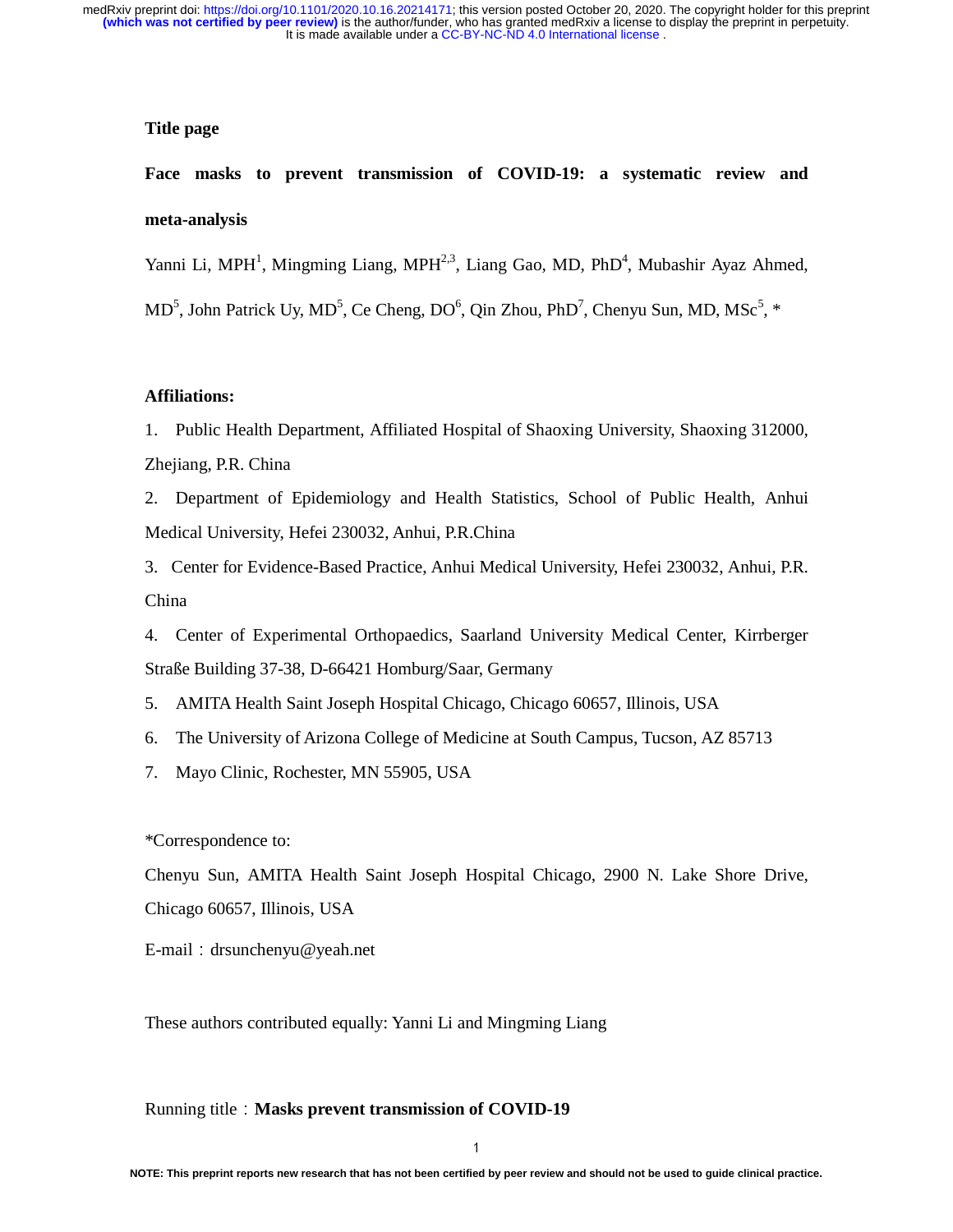#### **Abstract**

*Background:* Based on the current status of the COVID-19 global pandemic, there is an urgent need to systematically evaluate the effectiveness of wearing masks to protect public health from COVID-19 infection.

*Methods*: We conducted a systematic review and meta-analysis to evaluate the effectiveness of using face masks to prevent the spread of SARS-CoV-2. Relevant articles were retrieved from PubMed, Web of Science, ScienceDirect, Cochrane Library, and Chinese National Knowledge Infrastructure (CNKI), VIP (Chinese) database. There were no language restrictions. This study was registered with PROSPERO under the number CRD42020211862.

*Results*: A total of 6 case-control studies were included. In general, wearing a mask was associated with a significantly reduced risk of COVID-19 infection (OR =  $0.38$ , 95% CI = 0.21-0.69,  $I^2 = 54.1\%$ ). Heterogeneity modifiers were investigated by subgroup analysis. For healthcare workers group, masks were shown to have a reduce risk of infection by nearly 70%. Studies in China showed a higher protective effect than other countries. Adjusted estimates and subgroup analyses showed similar findings.

*Conclusions*: The results of this systematic review and meta-analysis support the conclusion that wearing a mask could reduce the risk of COVID-19 infection.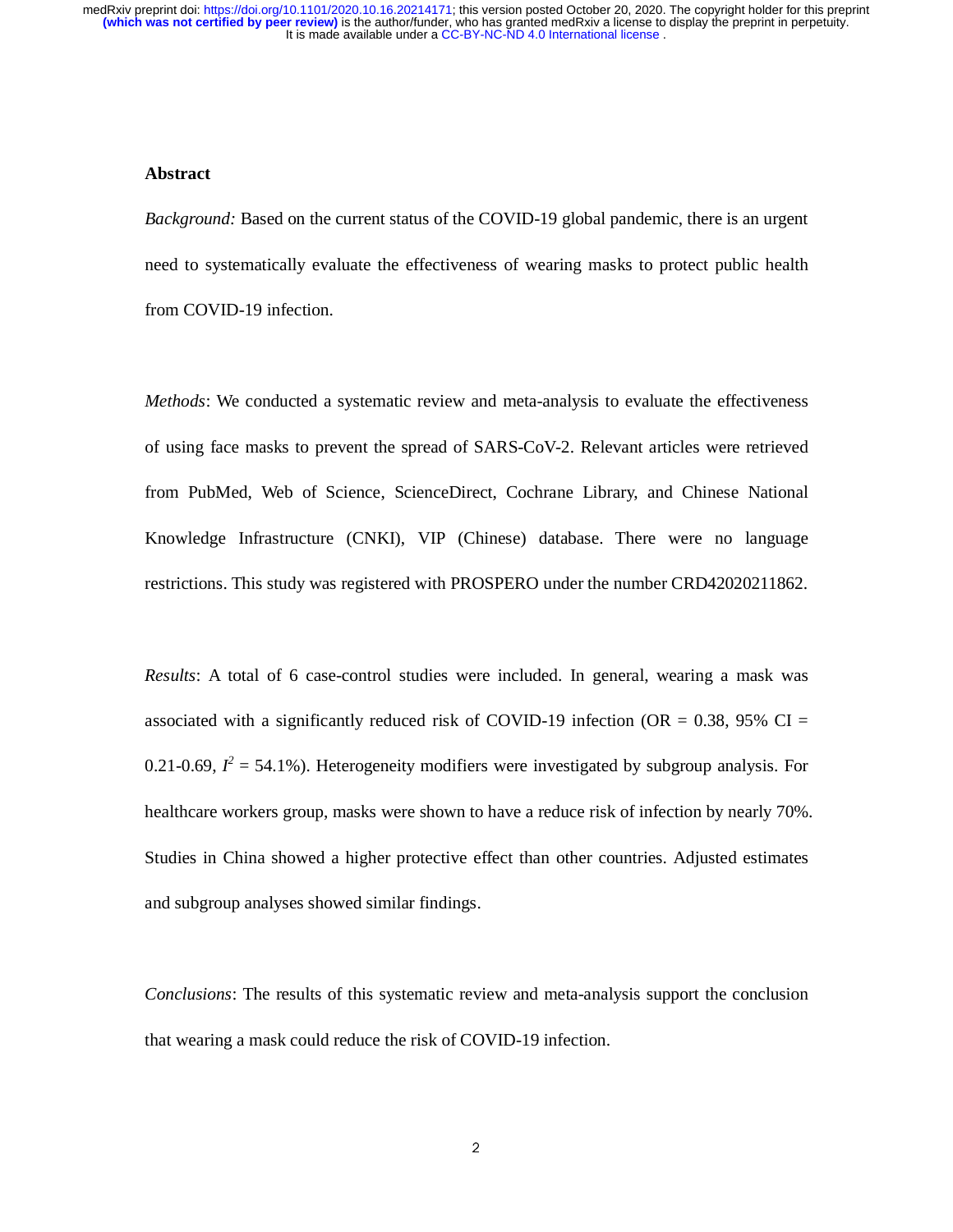**Keywords:** Facemask; Respiratory virus; SARS-CoV-2; Prevention; COVID-19

## **Introduction**

Coronavirus disease 2019 (COVID-19) is a global pandemic that has become a major public health burden worldwide. It has many potential long-term effects due to already fragile healthcare systems(1). Severe Acute Respiratory Syndrome Coronavirus 2 (SARS-CoV-2) is transmitted through close contact and person-to-person transmission and causes COVID-19. To date, viral RNA has been found in air sampling in several studies(2, 3). For the current foreseeable future, until a safe and effective vaccine or treatment is available, COVID-19 prevention will continue to rely on non-pharmacological interventions, including mitigation of pandemics in community settings. Therefore, evaluation of personal protective equipment (PPE), such as masks or respirators, is critical to prevent the spread of SARS-CoV-2.

There are different standards of masks, and qualified masks can help to protect users from a large number of respiratory droplets(4, 5). They vary in thickness and permeability. N95 respirators are specifically designed to protect users from small airborne particles, including aerosols. Asadi et al. found that surgical masks and unventilated KN95 respirators reduced the emission rate of outward particles by an average of 90% and 74% during talking and coughing, respectively(6). In the prevention and control of COVID-19, the correct use of personal protective equipment is one of the most important measures to effectively interrupt the spread of the SARS-CoV-2, and to protect the safety of healthcare workers and other non-healthcare populations.

Recommendations regarding the effect of wearing a mask on the prevention of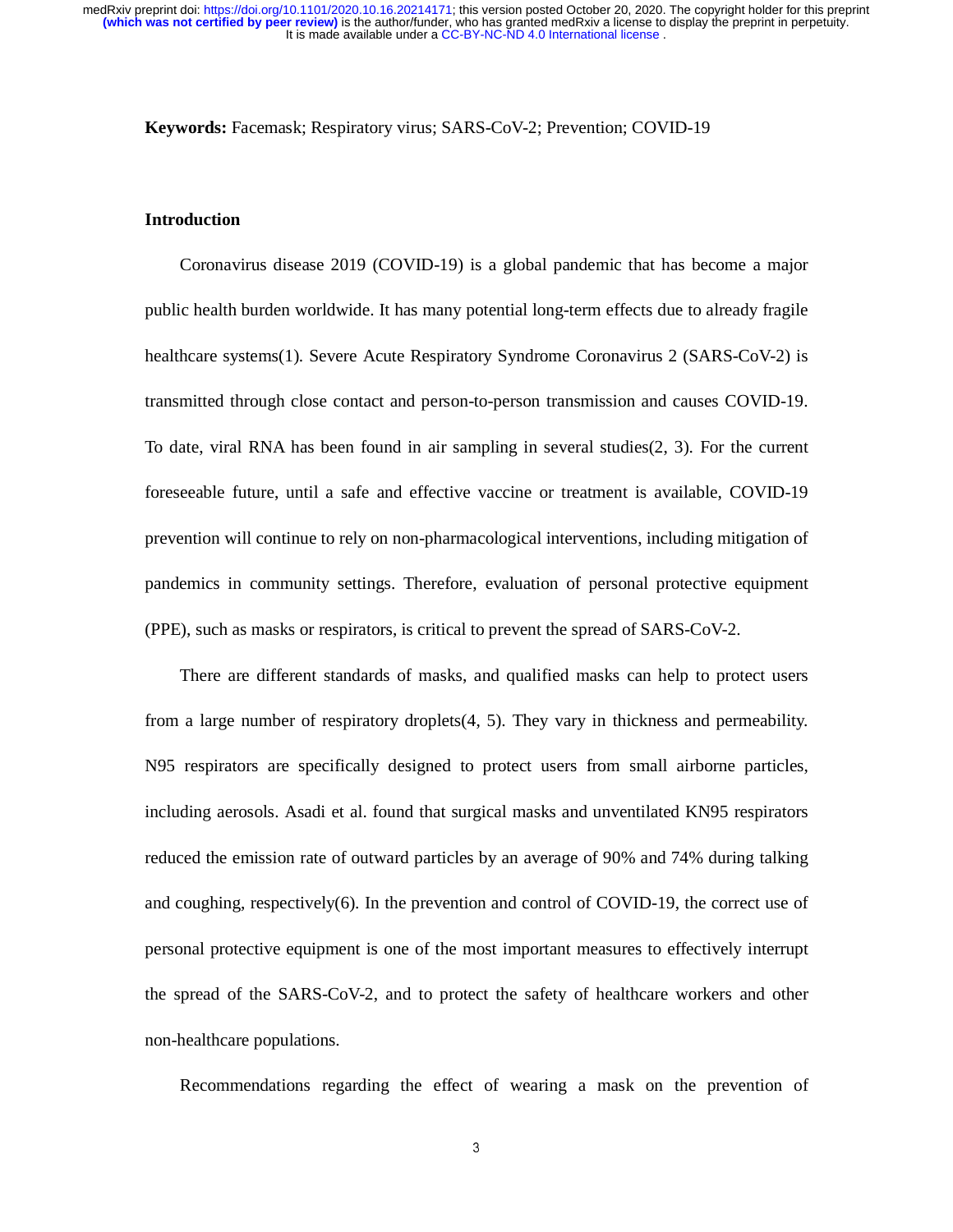respiratory virus transmission (RVI) have been confirmed by many studies. A meta-analysis found reduced spread of Severe acute respiratory syndrome (SARS) (OR  $= 0.32$ ; 95% CI 0.25–0.40)(7). Another meta-analysis recently found that mask use by healthcare and non-healthcare workers reduced the risk of laboratory-confirmed respiratory viral infection by 80% (95% CI = 0.11-0.37) and 47% (95% CI = 0.36-0.79), respectively(8).

Compared with other respiratory virus infections, the protective effect of masks on COVID-19 still lacks relevant comprehensive evidence. Therefore, we performed a systematic review and meta-analysis to evaluate the effectiveness of the use of masks to prevent SARS-CoV-2 transmission.

#### **Methods**

#### **Identification and selection of studies**

The Preferred Reporting Items for Systematic Reviews and Meta-Analysis (PRISMA) statement was consulted to report this systematic review. We prospectively submitted the systematic review protocol for registration on PROSPERO (CRD42020211862).

Regarding this meta-analysis, a comprehensive searching strategy was carefully designed to select eligible studies from multiple electronic databases, including PubMed, Web of Science, Cochrane Library, and Chinese National Knowledge Infrastructure (CNKI), VIP (Chinese) database. All included studies were published before October 2020. The following combined search terms were used in the search: ("mask" OR "face mask" OR "respirators" OR "N95" OR "\*mask") AND ("severe acute respiratory syndrome coronavirus 2" OR "2019-nCoV" OR "COVID-19" OR "SARS-CoV-2"). Relevant Chinese technical terms for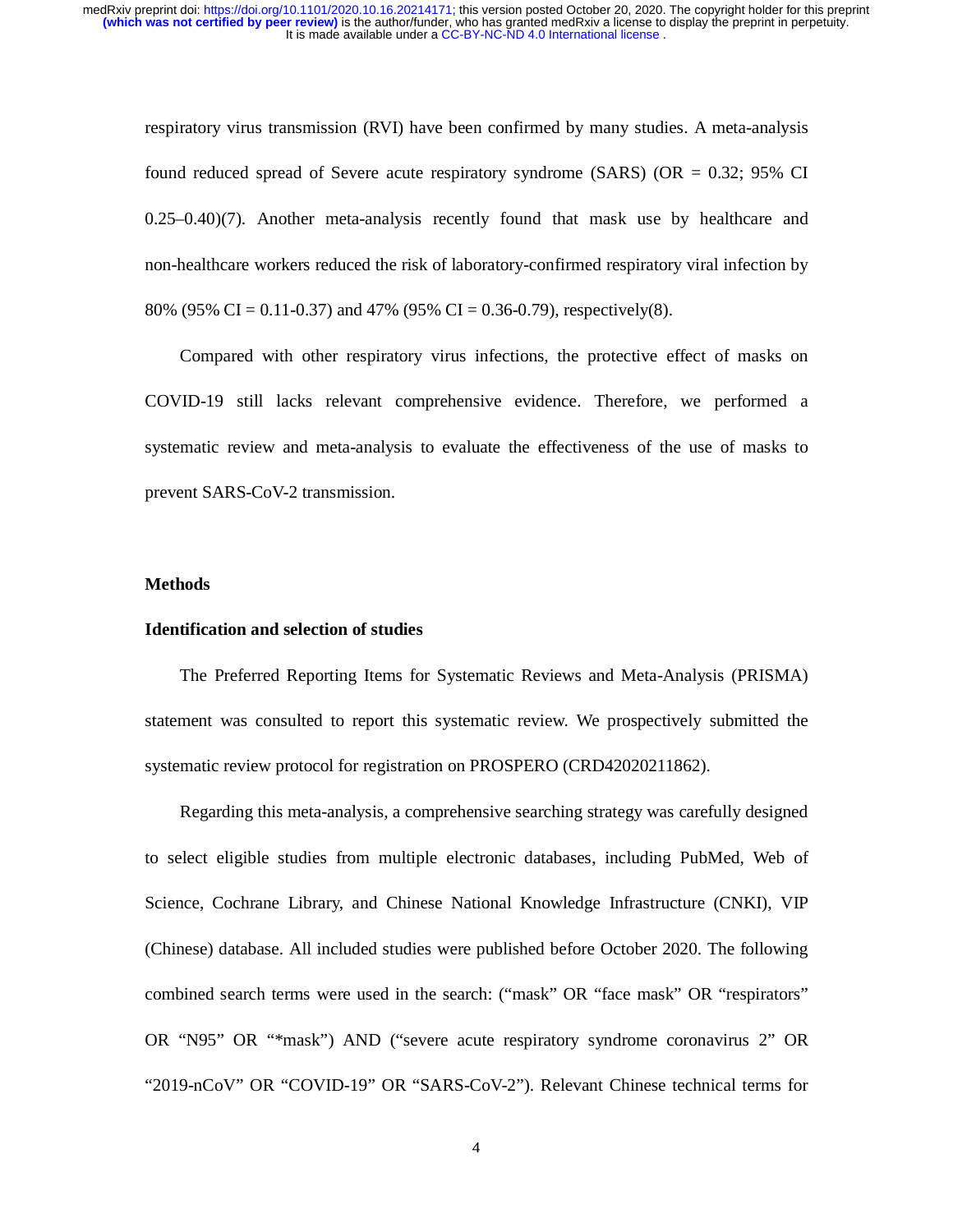the Chinese databases were used to search for published articles.

Furthermore, references of all relevant articles and reviews were retrieved to search for additional eligible studies. Articles providing abstracts only were excluded. After deleting duplicates, all abstracts and titles were filtered independently by two reviewers to remove the irrelevant articles. We downloaded and read the full text of the potential research related to the selection criteria to incorporate systematic reviews. Reviewers compared and discussed the results. If a discussion by the two reviewers did not result in an agreement, then the third party was called upon to create consensus.

## **Inclusion and exclusion criteria**

The studies meeting the following criteria were included: (1) concerning the relationship between the face mask and preventing COVID-19; (2) diagnosis of SARS-CoV-2 must have laboratory evidence; (3) providing complete data of cases and controls for calculating an odds ratio (OR) with 95% confidence interval (CI); (4) study design is correct and appropriate; (5) no language restrictions applied. The exclusive criteria were as follows: (1) insufficient data to ascertain the adjusted ORs; (2) conferences/meetings abstracts, case reports, editorials, and review articles; (3) duplicate publication or overlapping studies.

### **Study quality assessment**

The Newcastle-Ottawa Scale (NOS) was used to evaluate the quality of the case-control study: study ratings of seven to nine stars corresponded to high-quality, five to six stars to moderate quality, and four stars or less to low quality (9). Three members of the review team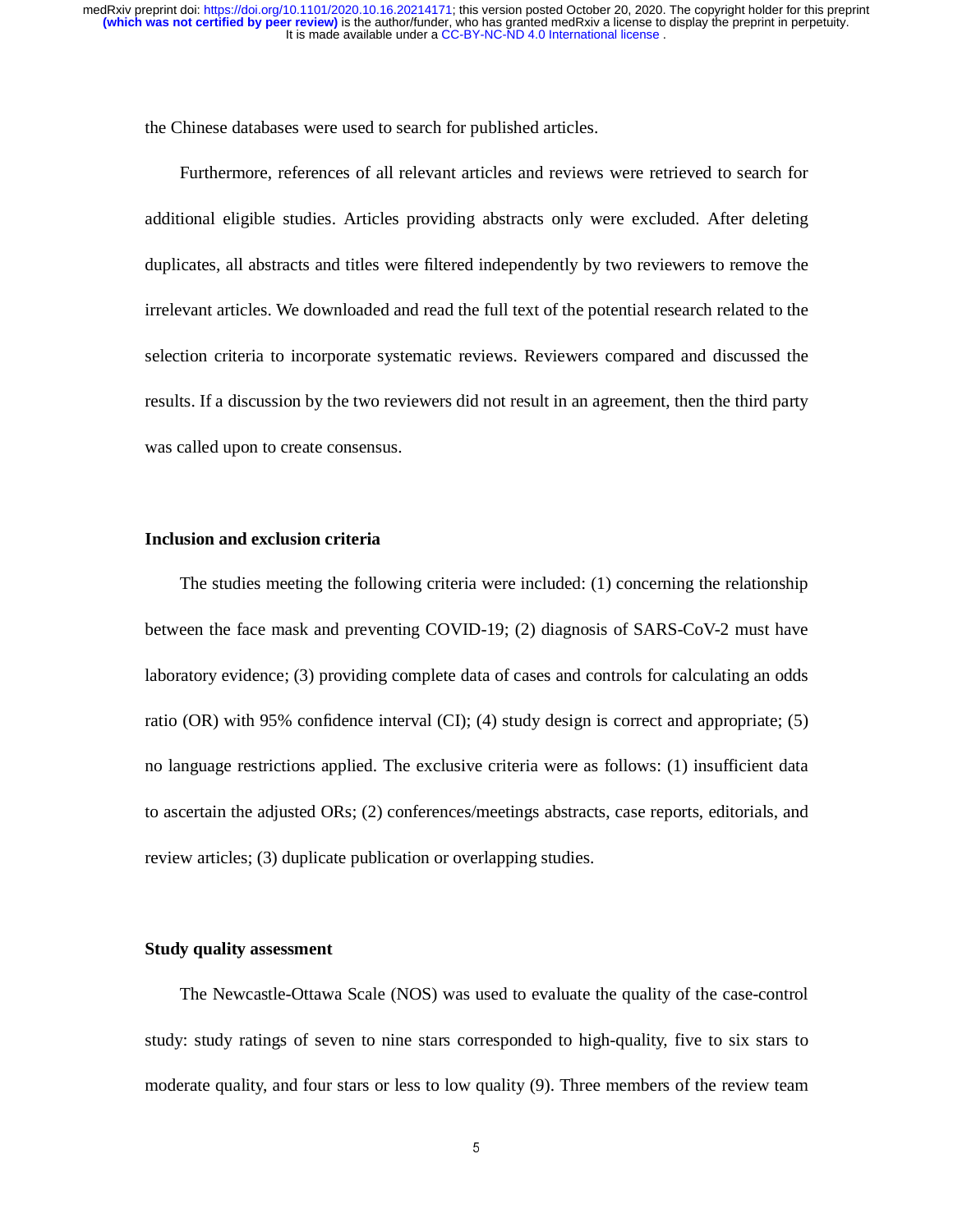completed assessments independently. The disagreements were resolved by discussion.

#### **Statistical analysis**

The association of mask use with subsequent COVID-19 was assessed with odds ratios (ORs) with a 95% confidence interval (CI). Adjusted and unadjusted pooled estimates were calculated separately. *P* values less than 0.05 were considered statistically significant. Considering the potential for between-study heterogeneity, subgroup analyzes were carried out based on stratification by HCWs, countries, and types of masks. Sensitivity analysis was performed by omitting individual studies to assess the stability of the meta-analysis. The heterogeneity was assessed using the  $I^2$  statistic. The heterogeneity was considered insignificance when  $P > 0.10$  and  $I^2 < 50\%$ . If the study lacked heterogeneity, the pooled OR estimate was calculated using the fixed-effects model, otherwise the random-effects model was used(10). Begg's and Egger's test were performed to quantitatively analyze the potential publication bias. The *P* values of Begg's and Egger's test more than 0.05 implied no obvious publication bias in this meta-analysis(11, 12). The meta-analysis was performed using by Stata (version 14.0; Stata Corp, College Station, TX) software.

#### **Results**

## **Characteristics of eligible studies**

A flow diagram of the literature search and related screening process is shown in Figure 1. A total of 6 studies met our inclusion criteria(13-18), all studies included were case-control studies (**Table 1**). Among them, studies were conducted in China, the USA, Thailand, and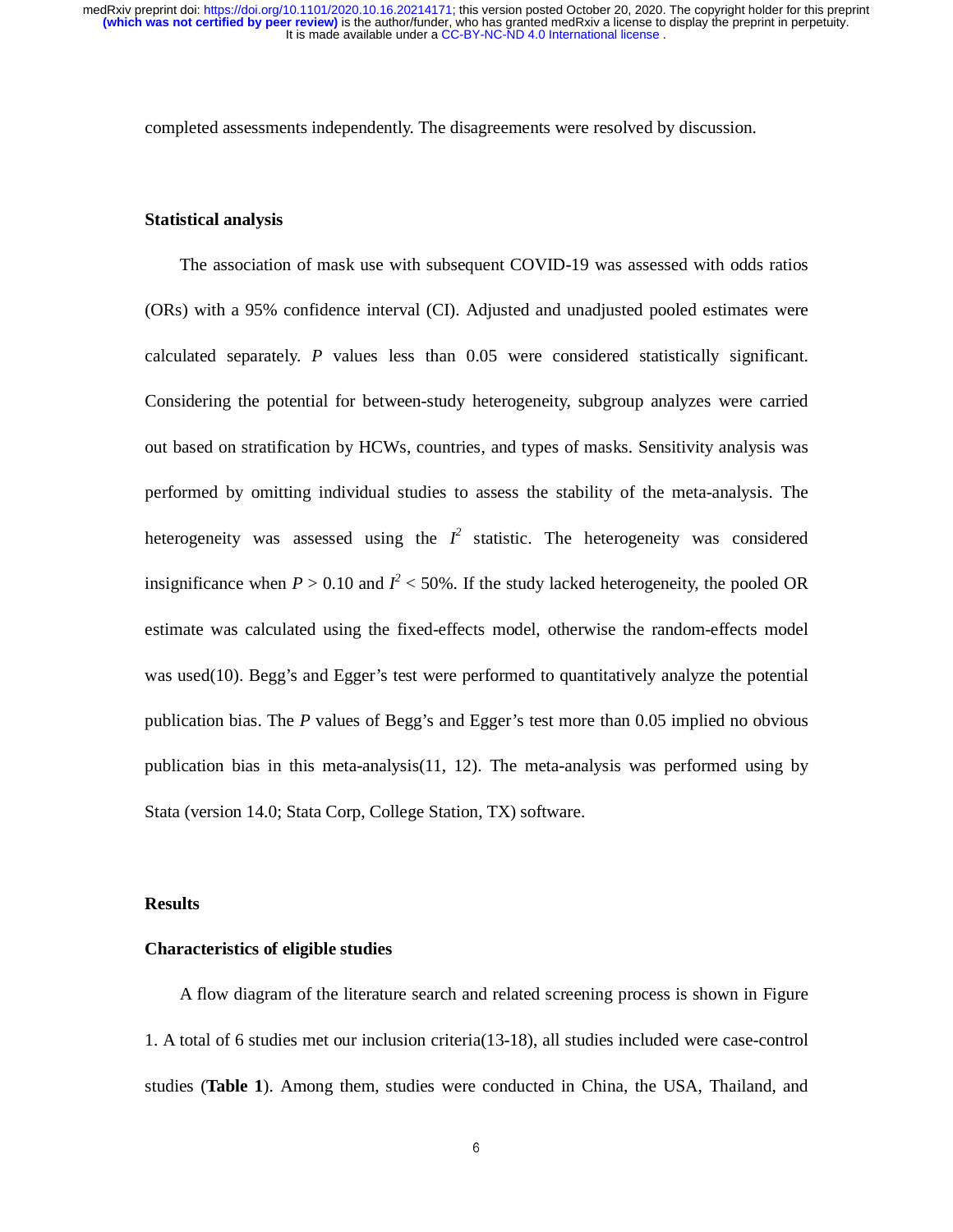Bangladesh. All patients had laboratory evidence. The study by Doung-ngern et al. investigated non-professional populations, and other studies focused on healthcare workers.

## **Quality of studies**

Inter-rater agreement of the quality of included studies was strong. Table 2 summarizes the quality evaluations of the included studies. Funnel plots assessing the risk of publication bias are included in figure 2. Neither Begg's test ( $z=0.75$ ,  $p=0.452$ ) nor Egger's test ( $t=-1.44$ , p=0.224) manifested any distinct evidence of the publication bias. The sensitivity analyses did not substantially alter the pooled ORs by excluding one-by-one study, indicating that the meta-analysis was generally robust.

# **Masks and risk of SARS-CoV-2 infection**

The 6 studies reporting on the effectiveness of wearing masks included 1,233 participants. In general, face masks were effective in preventing the spread of SARS-CoV-2. After wearing a mask, the risk of contracting COVID-19 was significantly reduced, with the pooled OR of 0.38 and 95% CI=0.21-0.69 ( $l^2$ =54.1%, M-H Random-effect model) (Figure 3).

In the subgroup of HCWs only, the protective effect was more obvious, with the pooled OR of 0.29 (95% CI=0.18-0.44, *I 2* =11%) (Figure 4).

Only Doung-ngern et al. (14) investigating non-HCW, and no protective effect was found in the subgroup analysis (OR=  $0.72$ , 95% CI=0.46-1.12). It should be noted that, the estimate after adjusted possible confounding variables was  $0.23$  (95% CI = 0.09-0.59) in this study, and the protection of masks was still statistically significant (adjustment variables including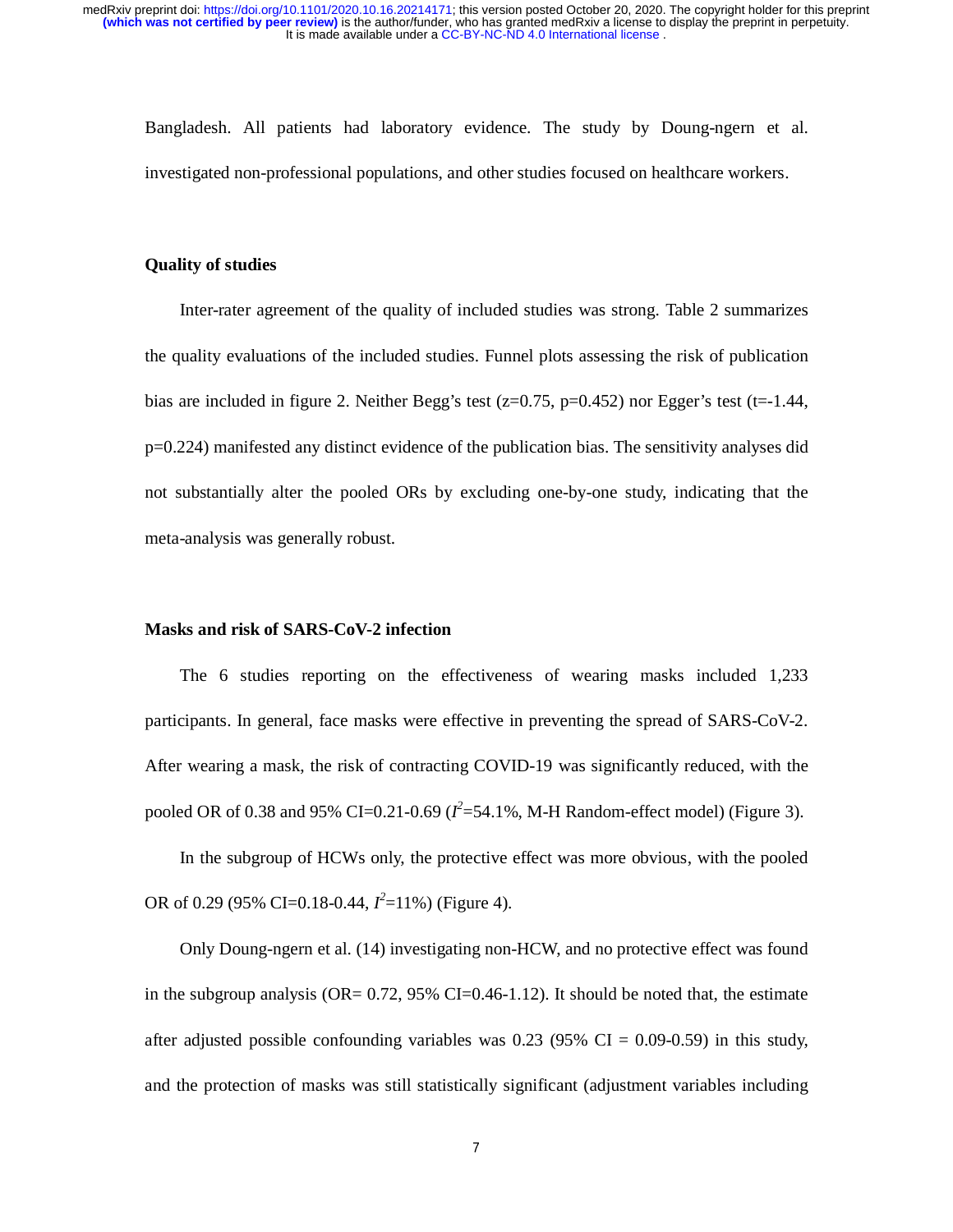sex, age, contact place, shortest distance of contact, duration of contact, sharing dishes or cigarettes and handwashing) (Table 3).

By geographic locations, beneficial protective effects of wearing masks were found in China (OR=0.21, 95% CI=0.09-0.53,  $I^2$ =26.1%), and other countries (OR=0.55, 95%) CI=0.32-0.95,  $I^2$ =39.3%). Face mask could significantly reduce the risk of SARS-CoV-2 infection (OR=0.44, 95% CI=0.21-0.93,  $I^2$ =52.0%). And no significant protective effect was shown in N95 respirator group (OR=0.17, 95% CI=0.02-1.69,  $I^2$ =94.6%). However, the N95 respirator showed a significant protective effect in the adjusted estimation subgroup analysis (OR=0.19, 95% CI=0.09-0.38, *I 2* =0.0%) (Table 3).

### **Discussion**

This meta-analysis of all available articles provides the most current evidence to date on the efficacy of face masks in preventing the transmission of SARS-CoV-2, which causes COVID-19 in 2019. It spread quickly after being discovered from Wuhan, China at the end of 2019, eventually leading to a global pandemic(19). Experimental studies have grown live viruses from aerosols and surfaces several hours after implantation(20). A large amount of pathological evidence shows that aerosol transmission is the predominate route of transmission(21). Proximity and ventilation are also determinants of transmission risk(22).

Wearing a mask can prevent the inhalation of large droplets and sprays(23). Research evidence shows that masks can filter sub-micron dust particles(24). The previous meta-analysis concluded that after wearing a mask, the risk of respiratory viral infections including influenza, SARS, and H1N1 was significantly reduced with the pooled OR was of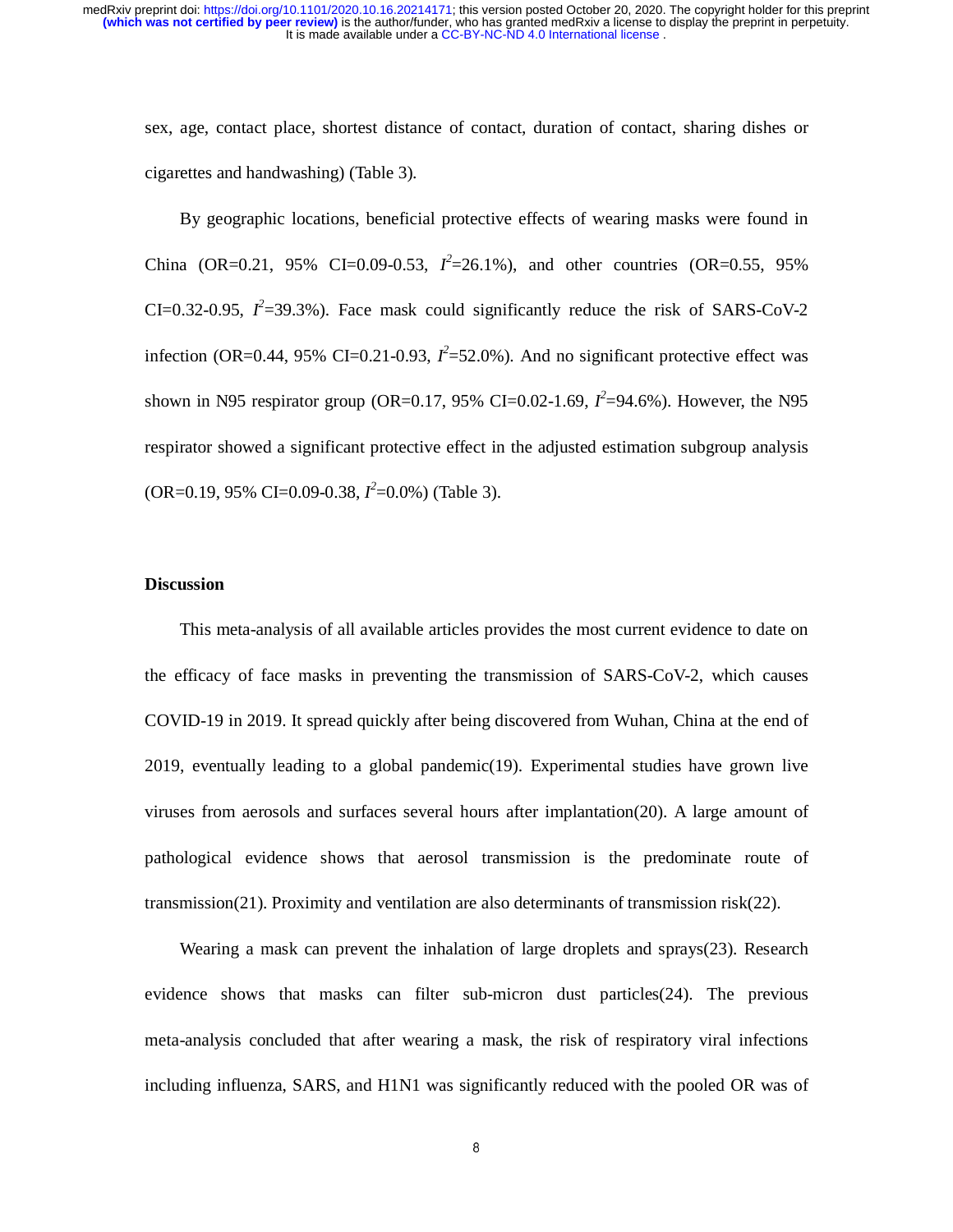0.35. This result is similar to the result of our meta-analysis that wearing a mask is also very effective in preventing the spread of COVID-19 (OR=0.38, 95% CI=0. 21-0.69).

The WHO started recommending wearing masks as part of a comprehensive approach to reducing the spread of SARS-CoV-2 in June, 2020(25). This is consistent with the recommendations made by the Chinese health department at the beginning of the epidemic(26). In our results, the use of face masks reduced the risk of COVID-19 infection by 70% for health care workers. However, we only included one study on the general population. In this study, the adjusted OR value was also statistically significant. Besides s, a cohort study in Beijing found that the use of masks in index patients was independently associated with a reduction in the risk of household infection(27). Investigation of the outbreak on USS Theodore Roosevelt found that low infection risk was related to self-reports of face coverings and wearing masks(28). This evidence suggests the protective effect of masks on the general population.

The United States Centers for Disease Control and Prevention specifies that the mask recommendation should not include medical masks(29). Because these masks should be reserved for healthcare workers. Regarding the types of masks, both N95 masks and general masks have been found effective in this study. This is consistent with the conclusions of previous studies. The Cochrane system review of Jefferson et al. showed that both N95 and surgical masks can effectively prevent the spread of respiratory viruses(7). And Long et al. indicated a protective effect of N95 respirators against laboratory-confirmed bacterial colonization (RR =  $0.58$ , 95% CI 0.43-0.78)(8). However, the current available evidence has not yet confirmed the difference in protective effectiveness between N95 masks and medical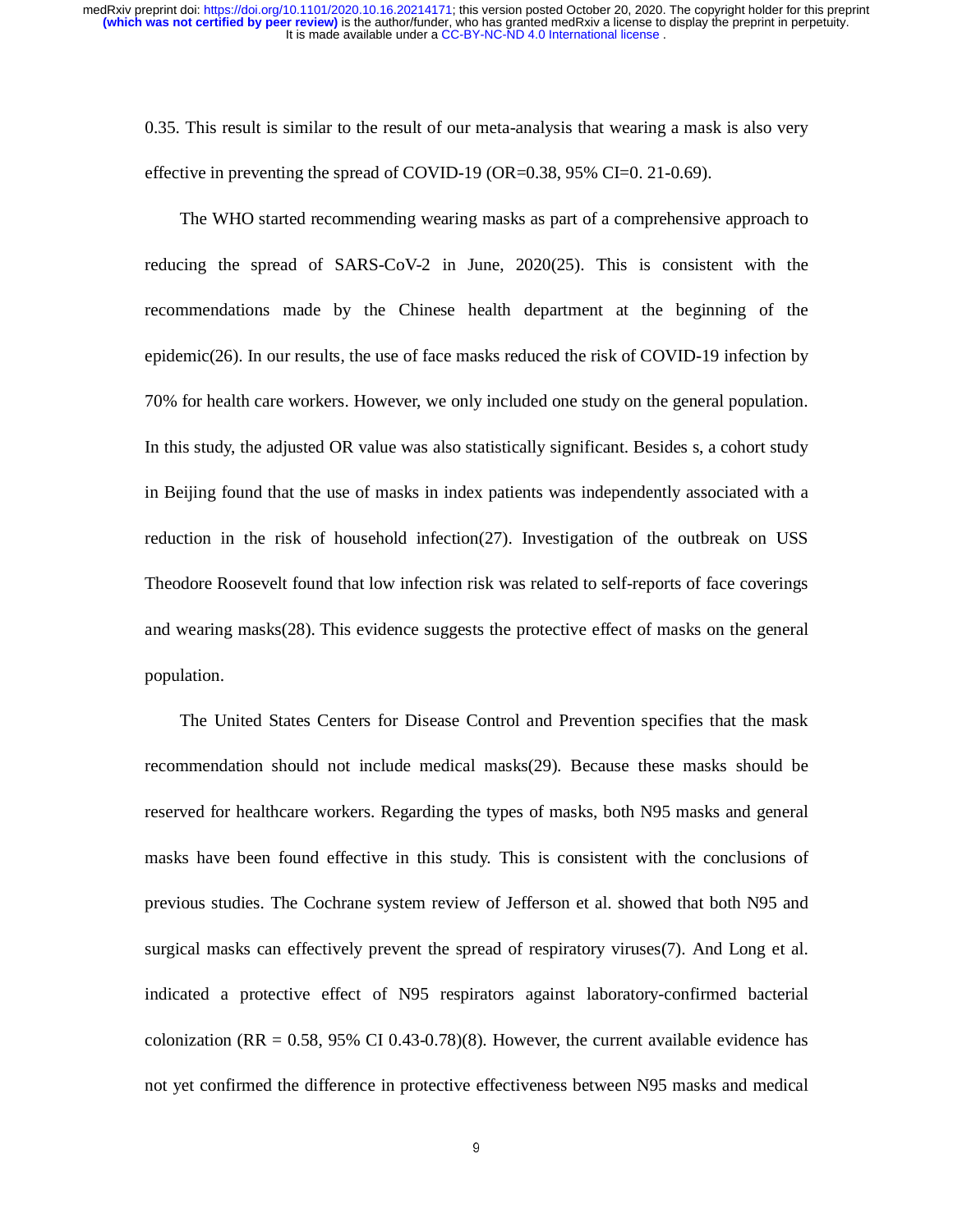surgical masks (30), although when tested in the laboratory, it was found that N95 respirators were generally more effective than surgical masks and have better facial sealing characteristics(7, 31). As face seal is critical for the N95 respirator to provide its protective effect at maximal capacity, improperly donning and doffing, or adjusting of the N95 respirator could lead to inadvertent contamination and air leak around the edge of N95 respirator, thus negating the potential protective benefit(7, 31).

This investigation also had several limitations. First, all the included studies were case-control studies and lacked adequately designed and high-quality randomized controlled studies. This may reduce the overall strength of the results. Second, because more research is currently focused on the treatment and pathology of COVID-19, the total sample size of studies on the effectiveness of PPE is still relatively small. We will continue to focus on the progress of relevant population-based studies. Third, the available studies that provided data for some subgroup analyses were limited, thus the statistical power was relatively low and the results should be interpreted with caution. Fourth, this study performed meta-analysis on the unadjusted and adjusted data to calculate the corresponding results, however, the included original studies did not make the same adjustments for possible confounding factors, such as gender, age, vaccination, hand hygiene, age, gender and cultural difference, and thus, the heterogeneity of the final results may be affected.

## **Conclusion**

This meta-analysis aims to provide comprehensive evidence to identify the risk of SARS-CoV-2 infection associated with mask wearing. This could help healthcare workers,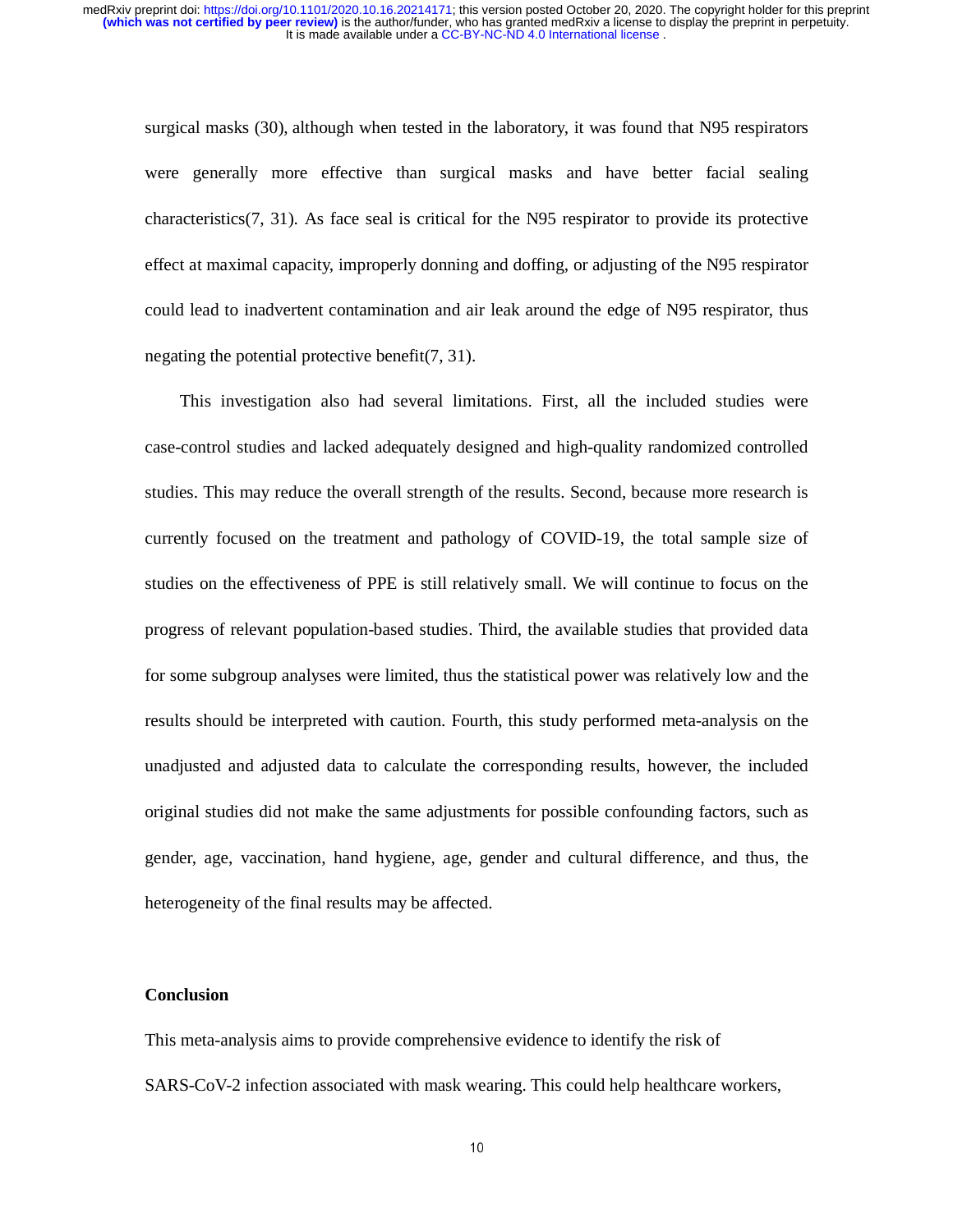public health professionals, and policy makers to identify risk factors and develop strategies to reduce COVID-19 infection. The results show that the mask has a significant protective effect against COVID-19. However, more evidence is still needed to better define the protective effect of the mask on the wider population, and more large practical trials are needed to evaluate the efficacy of the mask on the face to prevent transmission of SARS-CoV-2.

# **Conflict of interest**

There is no conflict of interest exists in this manuscript and it is approved by all authors.

## **Acknowledgments**

This work not received any funding.

## **CRediT statements**

*Mingming Liang &Yanni Li:* Data curation, Writing, Original draft preparation, Software. *Liang Gao:* Data curation, Conceptualization, Methodology. *John Patrick Uy:* Data curation and Writing- Reviewing. *Mubashir Ayaz Ahmed:* Data curation, Visualization. *Ce Cheng:* Data curation, Visualization. *Qin Zhou:* Data curation, Visualization. *Chenyu Sun:*  Supervision, Writing- Reviewing and Editing.

All authors read and approved the final manuscript.

## **Reference**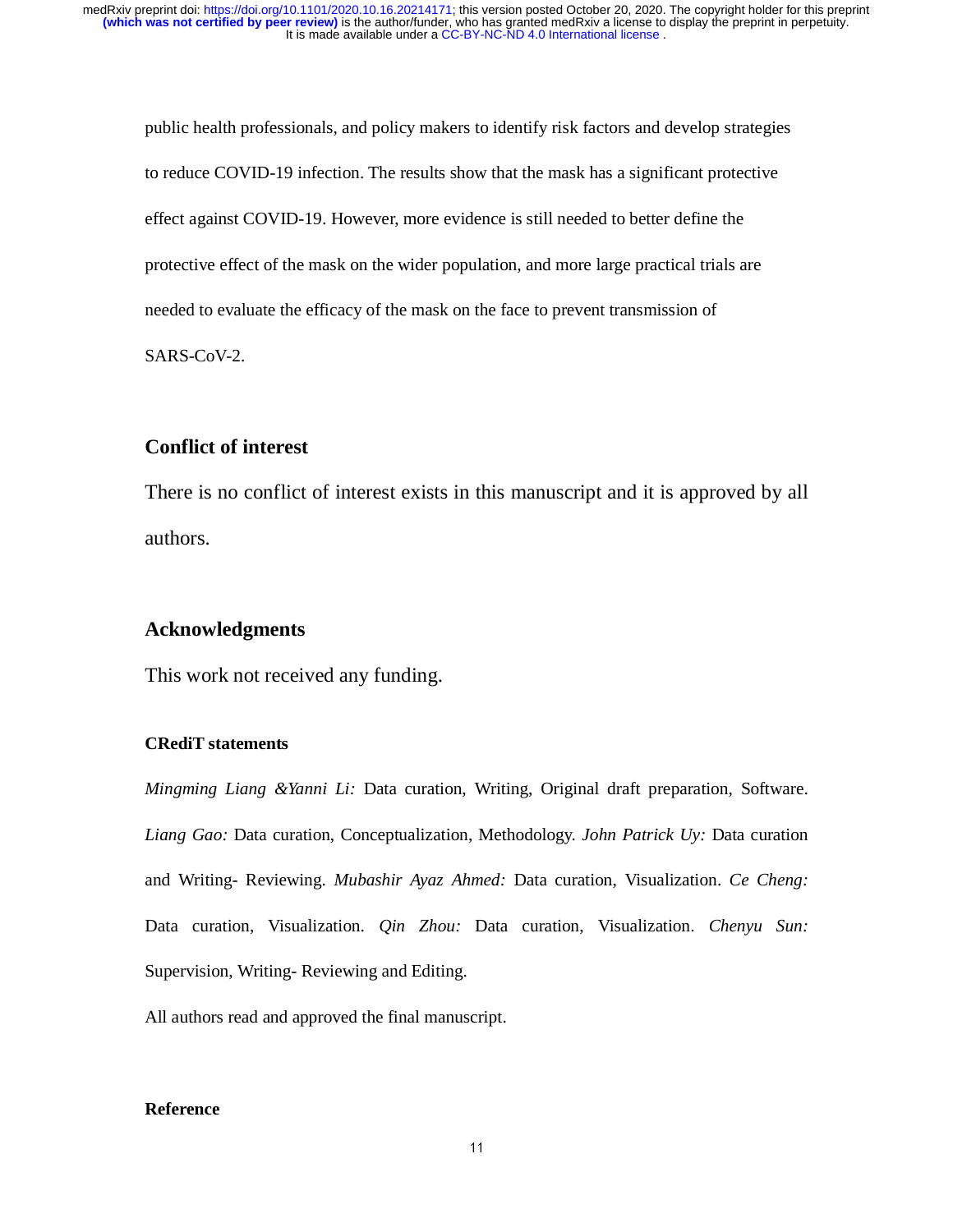1. Systematic review and meta-analysis. Lancet (London, England). 2020 Jun 27:395(10242):1973-87.<br>1. Systematic review and meta-analysis. Lancet (London, England). 2020 Jun 27:395(10242):1973-87.<br>1. PubMed PMID: 32497510. and PMD: 3263160. Published Central PMCID: PMC7263814. Epub 2020/06/05. eng.<br>
2. Sommerstein R. Fux CA. Vuichard-Gysin D. Abbas. M. Marschall J. Balmelli C. et al. Risk of<br>
3. Sommerstein R. Fux CA. Vuichard-Gysin D. Abbas PubMed PMID: 32497510. Putmed Central PMCID: PMC7263814. Epub 2020/06/05. eng.<br>2. Sommerstein R. Fux CA Vuichard-Gysin D. Abbas M. Marschall J. Balmelli C, et al. Risk of<br>SARS-CoV-2 transmission by aerosols, the rational u 2. Sommerstein R. Fux CA. Vuichard-Gysin D. Abbas M. Marschall J. Balmelli C. et<br>SARS-CoV-2 transmission by aerosols, the rational use of masks, and protection of healthcare<br>from COVID-19. Antimicrobial resistance and infe

2. SARS-CoV-2 transmission by aerosols, the rational use of masks, and protection of healthcare workers<br>
from COVID-19. Antimicrobial resistance and infection control. 2020 Jul 6,9(1):100. PubMed PMID:<br>
22631450. Pubmed Ce From COVID-19. Antimicrobial resistance and infection control. 2020 Jul 6:9(1):100. PubMed PMID:<br>32631450. Pubmed Central PMCID: PMC7336106. Epub 202007/08. eng.<br>3. Guo ZD. Wang ZY. Zhang SF, Li X, Li L, Li C, et al. Aeros 92631450. Pubmed Central PMCID: PMC7336106. Epub 2020/07/08. eng.<br>
3. Guo ZD, Wang ZY, Zhang SF, Li X, Li L, Li C, et al. Aerosol and Surface Distribution of Severe<br>
Acute Respiratory Syndrome Coronavius 2 in Hospital Ward 3. Guo ZD, Wang ZY, Zhang SF, Li X, Li L, Li C, et al. Aerosol and Sur<br>
Acute Respiratory Syndrome Coronavirus 2 in Hospital Wards, Wuhar<br>
infectious diseases. 2020 Jul;26(7):1583-91. PubMed PMID: 32275497.<br>
PMC7323510. Ep

Acute Respiratory Syndrome Coronavirus 2 in Hospital Wards. Wuhan. China. 2020. Emerging<br>Infectious diseases. 2020 Jul.26(7):1583-91. PubMed PMID: 32275497. Pubmed Central PMCID:<br>PMC7323510. Epub 2020/04/11. eng.<br>4. Respir infectious diseases. 2020 Jul/26(7):1583-91. PubMed PMID: 32275497. Pubmed Central PMCID:<br>PMC7323510. Epub 2020/04/11. eng.<br>4. Respirator Trusted-Source Information: Centres for Disease Control and Prevention. : 2018 [cite FMC7323510. Epub 2020/04/11. eng.<br>
4. Respirator Trusted-Source Information. Centres for Disease Control and Prevention. : 2018 [oited<br>
2020 October 7].<br>
2020 October 7].<br>
5. Offeddu V, Yung CF, Low MSF, Tam CC. Effectiven PMC7323510. Respirator Trusted-Source Inform<br>2020 October<br>https://www.cdc.gov/niosh/npptl/topics/<br>5. Offeddu V, Yung CF, Low MSF<br>Respiratory Infections in Healthcare W<br>2017;65(11):1934-42. PubMed PMID:<br>6. Asadi S, Cappa CD October 7]. Available from:<br>
https://www.cdc.gov/niosh/nppt//topics/respirators/disp\_part/respsource1quest1.html.<br>
5. Offeddu V, Yung CF. Low MSF. Tam CC. Effectiveness of Masks and Respirators Against<br>
Respiratory Infecti 2020<br>
2020 October 7: The C. Effectiveness of Masks and Respirators Against<br>
2017; Moreovinoship of F. Low MSF. Tam CC. Effectiveness of Masks and Respirators Against<br>
2017;65(11):1934-42. PubMed PMID: 29140516. eng.<br>
2017 Facebook Controllery Controllery Controllery Controllery Respiratory Infections in Healthcare Workers: A Systematic Review and Meta-Analysize 2017;65(11):1934-42. PubMed PMID: 29140516. eng.<br>6. Asadi S, Cappa CD, Barreda S Freepiratory Infections in Healthcare Workers: A Systematic Review and Meta-Analysis. Clin Infect Dis.<br>2017:65(11):1934-42. PubMed PMID: 29140516. eng.<br>6. Asadi S, Cappa CD, Barreda S, Wexler AS, Bouvier NM, Ristenpart WD. Respiratory Inferential Manufalthcare Workers: A Systematic Analysis. Characteristic Respirators: A Sadi S, Cappa CD, Barreda S, Wexler AS, Bouvier NM, Ristenpart WD. Efficacy of masks and face coverings in controlling out 2017;666. Asadi S, Cappa CD, Barreda S, Wexler AS, Bour<br>2020 face coverings in controlling outward aerosol particle<br>2020 Sep 24;10(1):15665. PubMed PMID: 329<br>2010/2020/09/26. eng. Face coverings in controlling outward aerosol particle emission from expiratory activities. Scientific<br>reports. 2020 Sep 24;10(1):15665. PubMed PMID: 32973285. Pubmed Central PMCID: PMC7518250.<br>Epub 2020/09/26. eng.<br>12 face coverings in community current and particle emission from expiratory and matter community<br>reports. 2020 Sep 24;10(1):15665. PubMed PMID: 32973285. Pubmed Central PMCID: PMC7518250.<br>Epub 2020/09/26. eng.<br>12  $\frac{20}{2}$ <br>Epub 2020/09/26. eng.<br> $\frac{12}{2}$ Epub 2020/09/26. eng.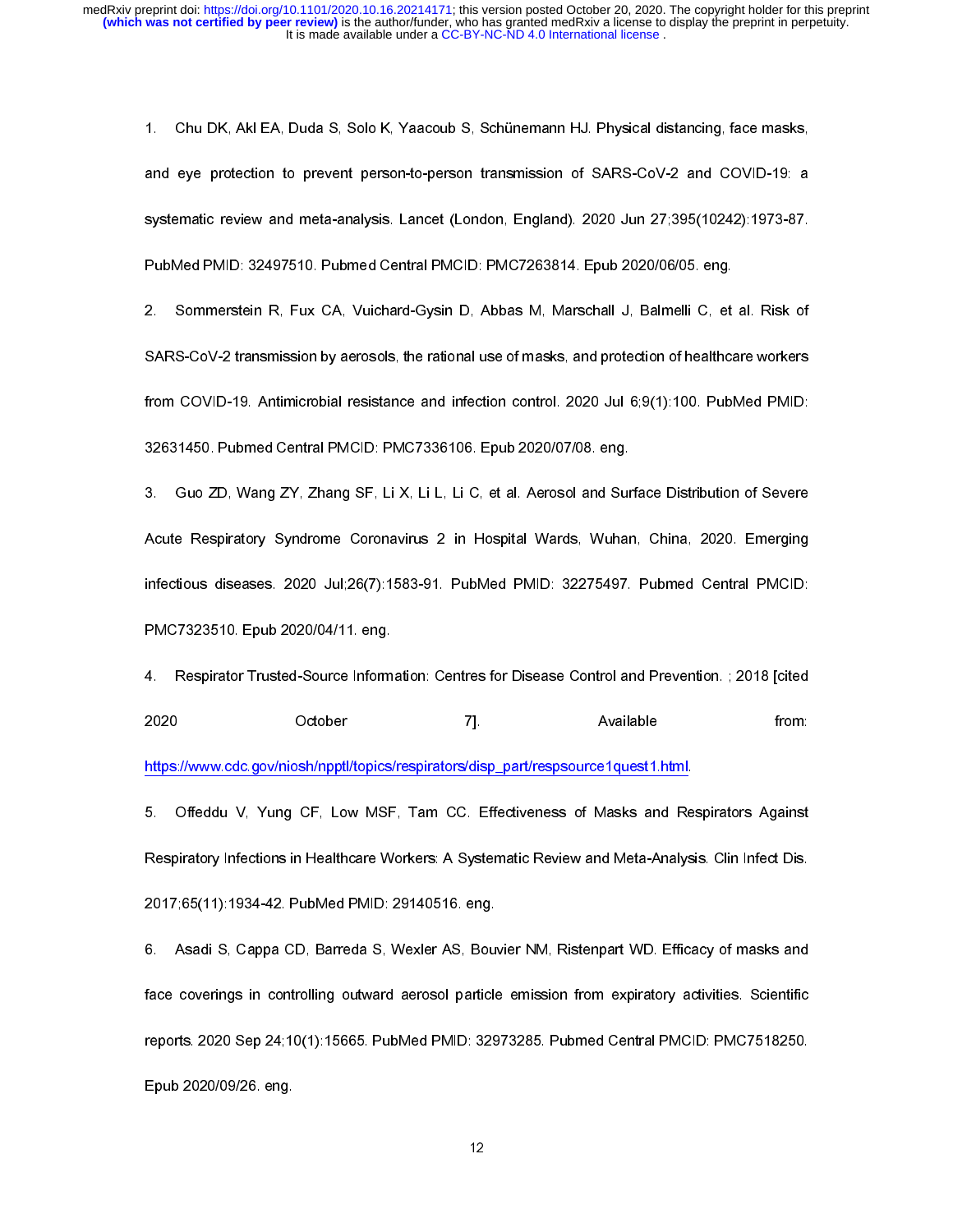The Ventilian Control of the Mar Control of the Mar Control of the Mar Control of the Mar Control of the Mar Control Central PMCID:<br>
PMC2749164. Epub 2009/09/24. eng.<br>
8. Liang M. Gao L. Cheng C. Zhou Q. Uy JP. Heiner K. e research ed). 2009 Sep 21:339:b3675. PubMed PMID: 19773323. Pubmed Central PMCID:<br>PMC2749164. Epub 2009/09/24. eng.<br>8. Liang M. Gao L. Cheng C. Zhou Q. Uy JP, Heiner K, et al. Efficacy of face mask in preventing<br>respirator RMC2749164. Epub 2009/09/24. eng.<br>
8. Liang M, Gao L, Cheng C, Zhou Q, Uy JP, Heiner K, et al. Efficacy of face mask in preventing<br>
respiratory virus transmission: A systematic review and meta-analysis. Travel medicine and 8. Liang M, Gao L, Cheng C, Zhou<br>respiratory virus transmission: A syste<br>disease. 2020 Jul-Aug;36:101751. Put<br>Epub 2020/05/31. eng.<br>9. Wells G, Shea B, O'Connell D, Pe<br>(NOS) for assessing the quality of<br>Hopital2009 [cited respiratory virus transmission: A systematic review and meta-analysis. Travel medicine and infectious<br>disease. 2020 Jul-Aug;36:101751. PubMed PMID: 32473312. Pubmed Central PMCID: PMC7253999.<br>Epub 2020/05/31. eng.<br>9. Wells respiratory 2020 Usi-Aug.36:101751. PubMed PMID: 32473312. Pubmed Central PMCID: PMC7253999.<br>Epub 2020/05/31. eng.<br>9. Wells G. Shea B. O'Connell D. Peterson J. Welch V, Losos M. et al. The Newcastle-Ottawa Scale<br>(NOS) for Epub 2020/05/31. eng.<br>3. Wells G, Shea B, O'Connell D, Peterson J, Welch V, Losos M, et al. The Newcastle-Ottawa Scale<br>4. (NOS) for assessing the quality of nonrandomised studies in meta-analyses. 2009 The Ottawa<br>4. Publis 9. Wells G, Shea B, C<br>(NOS) for assessing t<br>Hopital2009 [ci<br>http://www.ohri.ca/progre<br>10. DerSimonian R,<br>Sep;7(3):177-88. PubM<br>11. Begg CB, Mazumo<br>Biometrics. 1994 Dec;5<br>12. Egger M, Davey S<br>graphical test. BMJ (Cl<br>Pubmed 9. Wells G, Shea B, O'Connell D, Peterson J, Welch V, Losos M, et al. The Newcastle-Ottawa Scale<br>
(NOS) for assessing the quality of nonrandomised studies in meta-analyses. 2009 The Ottawa<br>
Hoptital2009 [cited 2020 October

10. DerSimonian R, Laird N. Meta-analysis in clinical<br>Sep;7(3):177-88. PubMed PMID: 3802833. Epub 1986/09/01.<br>11. Begg CB, Mazumdar M. Operating characteristics of a r.<br>Biometrics. 1994 Dec;50(4):1088-101. PubMed PMID: 778 Sepied Assembland M. Operating characteristics of a rank of Biometrics. 1994 Dec;50(4):1088-101. PubMed PMID: 7786990. Epub.<br>12. Egger M. Davey Smith G, Schneider M, Minder C. Bias in m<br>13. Enger M. Davey Smith G, Schneide 12. Egger M, Davey Smith G, Schneider M, Minder C. Bias in meta-analysis detected<br>
graphical test. BMJ (Clinical research ed). 1997 Sep 13;315(7109):629-34. PubMed PM<br>
Pubmed Central PMCID: PMC2127453. Epub 1997/10/06. eng

(Noting 2009 [cited 2020 October 1]. Available from:<br>http://www.chri.ca/programs/clinical\_epidemiology/oxford.asp.<br>10. DerSimonian R. Laird N. Meta-analysis in clinical trials. Controlled clinical trials. 1986<br>Sep:7(3):177 Hoppy Control Californical entertions and the United 2020 Controlled dinical trials. 1986<br>10. DerSimonian R. Laird N. Meta-analysis in clinical trials. Controlled clinical trials. 1986<br>1990:7(3):177-88. PubMed PMID: 380283 9. 17(3):177-88. PubMed PMID: 3802833. Epub 1986/09/01. eng.<br>11. Begg CB. Mazumdar M. Operating characteristics of a rank correlation test for publication bias.<br>10. Degg CB. Mazumdar M. Operating characteristics of a rank 11. Egger M, Davey Smith G, Schneider M, Minder C. Bias in meta-analysis detected by a simple,<br>12. Egger M, Davey Smith G, Schneider M, Minder C. Bias in meta-analysis detected by a simple,<br>13. Egger M, Davey Smith G, Schn 12. Egger M, Early Stame EV standard M, Minder C. Bias in meta-analysis detected by a single-<br>1997/1008. PubMed Central PMCID: PMC2127453. Epub 1997/10/06. eng.<br>13. Chen Y, Tong X, Wang J, Huang W, Yin S, Huang R, et al. H Pubmed Central PMCID: PMC2127453. Epub 1997/10/06. eng.<br>13. Chen Y, Tong X, Wang J, Huang W, Yin S, Huang R, et al. High SARS-CoV-2 antibody prevalence<br>among healthcare workers exposed to COVID-19 patients. The Journal of Published Central Politics Proton Protocology<br>
13. Chen Y, Tong X, Wang J, Huang W, Yin S, Huang R, et al. H<br>
28 among healthcare workers exposed to COVID-19 patient<br>
29 Sep; 81(3):420-6. PubMed PMID: 32504745. Pubmed Cent 111. Chen Y, Tong X, Hung Y, Huang Y, Huang A, Enling A, Enling R, Huang P, Huang B, Huang B, Huang P, Huang H<br>among healthcare workers exposed to COVID-19 patients. The Journal of infection. 2020<br>Sep;81(3):420-6. PubMed P among healthcare workers exposed to COVID-19 patients. The Journal of infection. 2020<br>Sep;81(3):420-6. PubMed PMID: 32504745. Pubmed Central PMCID: PMC7270786. Epub 2020/06/07.<br>13  $\begin{array}{c} \n 1.7 \quad \text{(3)}\ \end{array}$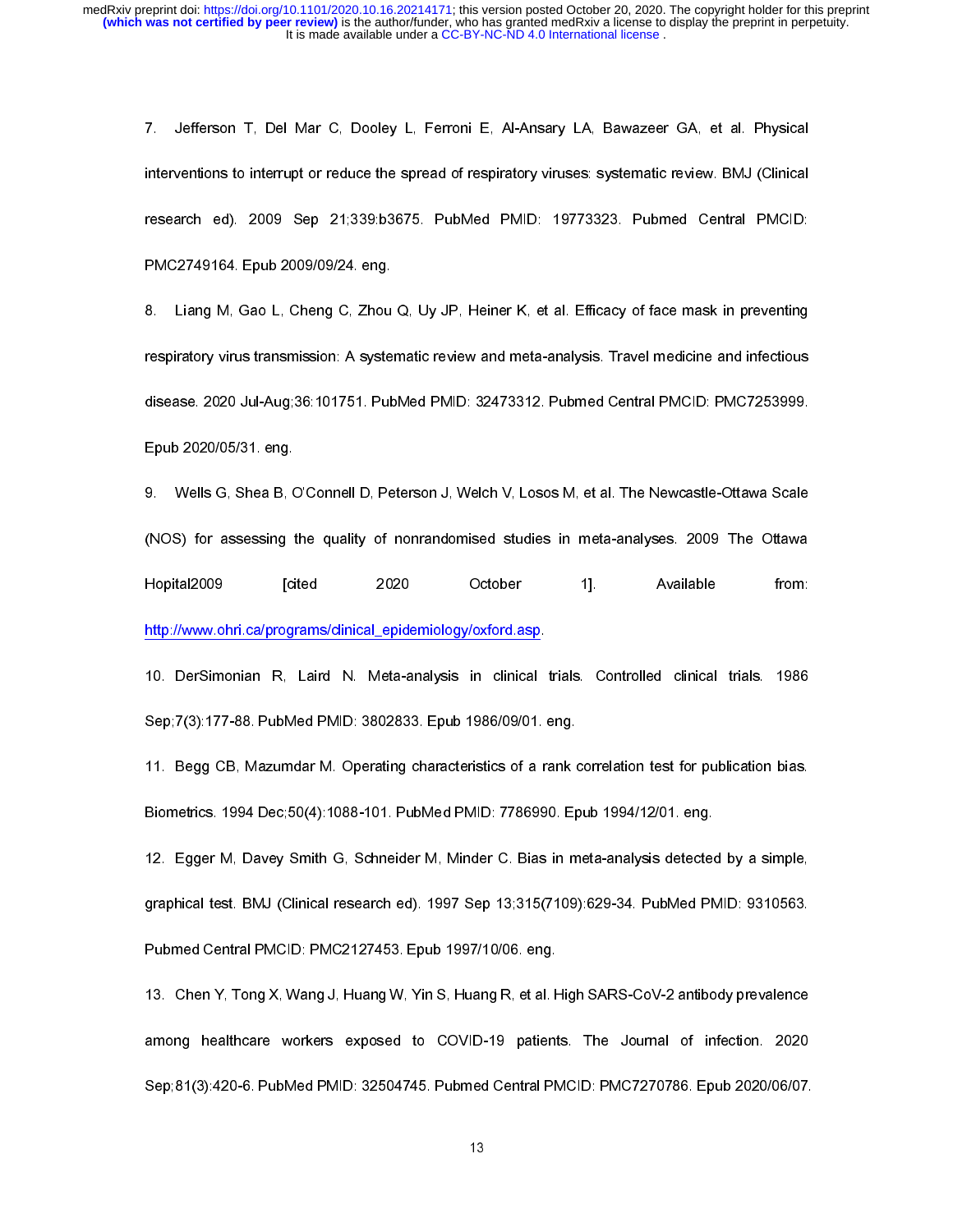eng.

14. |<br>14. |<br>Daoc<br>Acute<br>2020<br>15. |<br>Orthc<br>Amer<br>PMC<br>16. |<br>COV<br>Califc<br>Pub<br>17. | 14. Daochaeng N, et al. Case-Control Study of Use of Personal Protective Measures and Risk for Severe<br>
Acute Respiratory Syndrome Coronavirus 2 Infection, Thailand. Emerging Infectious Disease journal.<br>
14. 2020;26(11).<br>
1 Acute Respiratory Syndrome Coronavirus 2 Infection, Thailand. Emerging Infectious Disease journal.<br>2020;26(11).<br>15. Guo X. Wang J. Hu D. Wu L. Gu L. Wang Y. et al. Survey of COVID-19 Disease Among<br>Orthopaedic Surgeons in W 2020;26(11).<br>
15. Guo X, Wang J, Hu D, Wu L, Gu L, Wang Y, et al. Survey of COVID-19 Disease Among<br>
Ofthopaedic Surgeons in Wuhan, People's Republic of China. The Journal of bone and joint surgery<br>
American volume. 2020 Ma 15. Guo X,<br>Orthopaedic<br>American vol<br>PMC7188039<br>16. Heinzerli<br>COVID-19 to<br>California, Fe<br>PubMed PMII<br>17. Khalil MI<br>Protective M<br>Multicenter C<br>PubMed PMII

01. Onthopaedic Surgeons in Wuhan, People's Republic of China. The Journal of bone and joint surgery<br>American volume. 2020 May 20;102(10):847-54. PubMed PMID: 32271208. Pubmed Central PMCID:<br>PMC7188039. Epub 2020/04/10. on Orthopaedic Surgeons in Wuhan, People's Republic of China. The Journal of bone and joint surgery<br>American volume. 2020 May 20:102(10):847-54. PubMed PMID: 32271208. Putmed Central PMCID:<br>PMC7188039. Epub 2020/04/10. eng.<br>1 PMC7188039. Epub 2020/04/10. eng.<br>16. Heinzerling A, Stuckey MJ, Scheuer T, Xu K, Perkins KM, Resseger H, et al. Transmission of<br>COVID-19 to Health Care Personnel During Exposures to a Hospitalized Patient - Solano County, 16. Heinzerling A, Stuckey MJ, Sche<br>COVID-19 to Health Care Personnel<br>California, February 2020. MMWR Mc<br>PubMed PMID: 32298249. Epub 2020<br>17. Khalil MM, Alam MM, Arefin MK, C<br>Protective Measures in Prevention<br>Multicenter C

16. COVID-19 to Health Care Personnel During Exposures to a Hospitalized Patient - Solano County.<br>California, February 2020. MMWR Morbidity and mortality weekly report. 2020 Apr 17:69(15):472-8.<br>PubMed PMID: 32298249. Epub California, February 2020, MMWR Morbidity and mortality weekly report, 2020 Apr 17:69(15):472-6.<br>PubMed PMID: 32298249. Epub 2020/04/17. eng.<br>17. Khalil MM, Alam MM, Arefin MK, Chowdhury MR, Huq MR, Chowdhury JA, et al. Ro PubMed PMD: 32298249. Epub 2020/04/17. eng.<br>17. Khalii MM. Alam MM. Arefin MK. Chowdhury MR. Huq MR, Chowdhury JA, et al. Role of Personal<br>Protective Measures in Prevention of COVID-19 Spread Among Physicians in Bangladesh 17. Khalil MM, Alam MM, Arefin MK, Chowdhury Meriticity Measures in Prevention of COVID-1<br>
Multicenter Cross-Sectional Comparative Study. SI<br>
PubMed PMID: 32904377. Pubmed Central PMCID<br>
18. Wang X, Pan Z, Cheng Z. Associa 17. Protective Measures in Prevention of COVID-19 Spread Among Physicians in Bangladesh: a<br>
17. Multicenter Cross-Sectional Comparative Study. SN comprehensive clinical medicine. 2020 Aug 28:1-7.<br>
17. PubMed PMID: 32904377

Multicenter Cross-Sectional Comparative Study. SN comprehensive clinical medicine. 2020 Aug 28:1-7.<br>
PubMed PMID: 32904377. Pubmed Central PMCID: PMC7454131. Epub 2020/09/10. eng.<br>
18. Wang X, Pan Z, Cheng Z. Association b PubMed PMID: 32904377. Pubmed Central PMCID: PMC7454131. Epub 2020/09/10. eng.<br>
18. Wang X, Pan Z, Cheng Z. Association between 2019-nCoV transmission and N95 respirator use.<br>
19. WHO. World Health Organization. Director-G PubMed PMID: 1220004377. PubMed PMID: 32142885. PubMed PMID: 32142885. PubMed PMID: 92142885. Pubm<br>PMCID: PMC7134426. Epub 2020/03/07. eng.<br>PMCID: PMC7134426. Epub 2020/03/07. eng.<br>19. WHO. World Health Organization. Direc 18. The Journal of hospital infection. 2020 May;105(1):104-5. PubMed PMID: 32142885. Pubmed Central<br>
18. WHO. World Health Organization. Director-General's remarks at the media briefing on 2019-nCoV<br>
19. WHO. World Health

The Journal of Hospital Infection. 2020/03/07. Pubmed May 12. Pubmed PMID: PMC134426. Epub 2020/03/07. Pubmed Central is remarks at the media briefing on 2019-nCoV<br>19. WHO. World Health Organization. Director-General's rem PMCID: PMCID: PHC<br>19. WHO. World Health Organization. Director<br>11 February 2020. 2020 [cite<br>12. eng. 2020 [cite 19. WHO. World Health Organization. Director-General's remarks at the media briefing on 2019-nCoV<br>on 11 February 2020. 2020 [cited 2020 September 15]. Available from:<br>14 on 11 February 2020. 2020 [cited 2020 September 15]. Available from: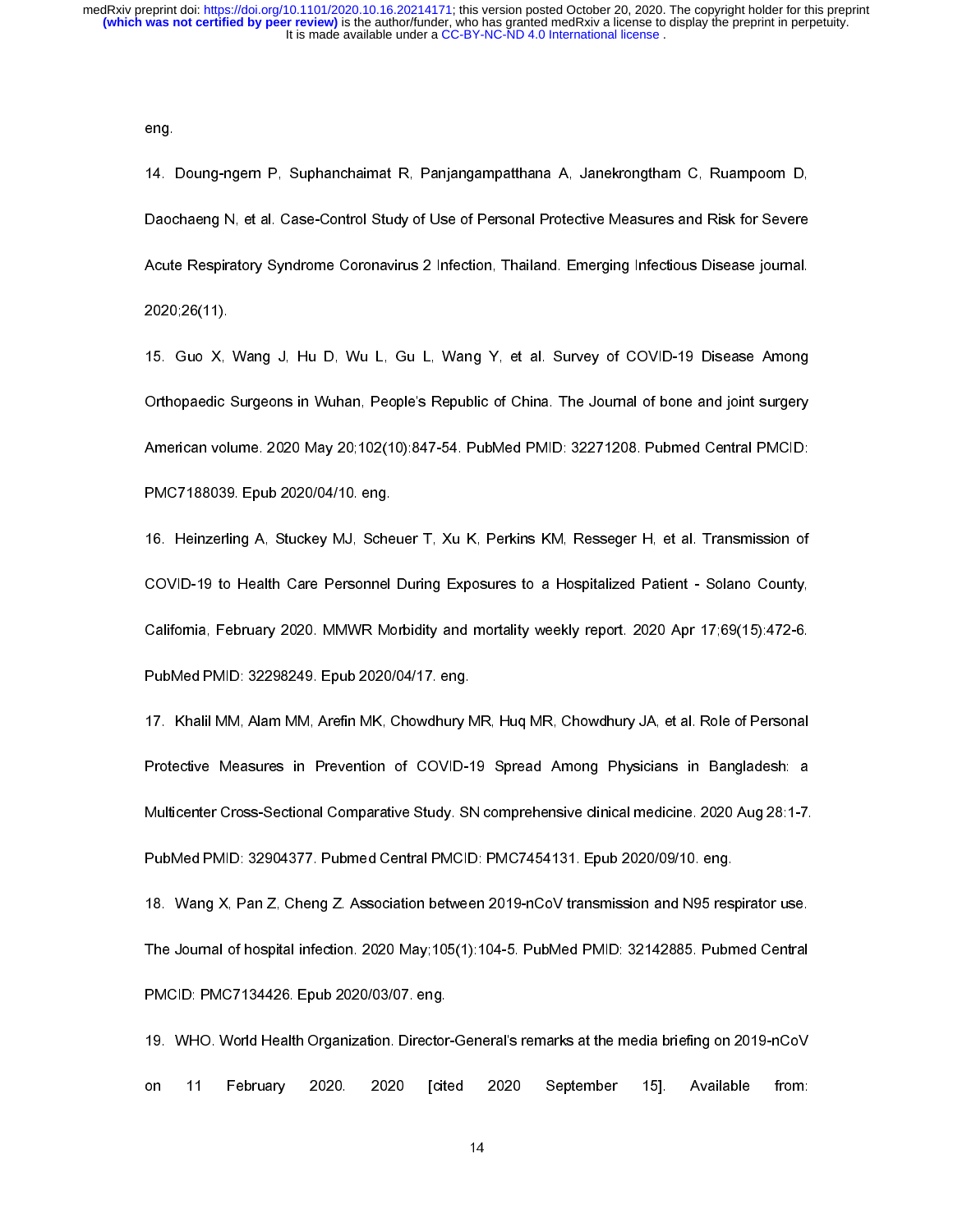http://www.acponline.org/authors/iomja/ConflictOfliteres/Forms.do?msNum=M20-5008. Epub 202009/19<br>http://www.acponline.org/speeches/detail/who-director-general-setter-general-setter-general-setter-general-set<br>of the United ncore and importance in SA<br>
20. Stadnytskyi V, Bax CE<br>
potential importance in SA<br>
6 f the United States of Ar<br>
Central PMCID: PMC7275<br>
21. Prather KA, Marr LC,<br>
of SARS-CoV-2. Science (<br>
eng.<br>
22. Meyerowitz EA, Richt<br>
Vi potential importance in SARS-CoV-2 transmission. Proceedings of the National Academy of Sciences<br>
of the United States of America. 2020 Jun 2:117(22):11875-7. PubMed PMID: 32404416. Pubmed<br>
Central PMCID: PMC7275719. Epub of the United States of America. 2020 Jun 2;117(22):11875-7. PubMed PMID: 32404416. Pubmed<br>Central PMCID: PMC7275719. Epub 2020/05/15. eng.<br>21. Prather KA. Marr LC, Schooley RT, McDiarmid MA. Wilson ME, Milton DK. Airborne Central PMCID: PMC7275719. Epub 2020/05/15. eng.<br>21. Prather KA, Marr LC, Schooley RT, McDiarmid MA, Wilson ME, Milton DK. Airborne transmission<br>of SARS-CoV-2. Science (New York, NY). 2020 Oct 5. PubMed PMID: 33020250. Epu 21. Prather KA, Marr LC, Schooley RT, McDiarmid M,<br>21. Prather KA, Marr LC, Schooley RT, McDiarmid M,<br>2020 Oct 5<br>22. Meyerowitz EA, Richterman A, Gandhi RT, Sax F<br>22. Meyerowitz EA, Richterman A, Gandhi RT, Sax F<br>22. Meyer 21. Mayerowitz EA Richterman A Gandhi RT. Sax PE. Transmission of SARS-CoV-2. A Review of<br>22. Mayerowitz EA Richterman A Gandhi RT. Sax PE. Transmission of SARS-CoV-2. A Review of<br>22. Mayerowitz EA Richterman A Gandhi RT. eng.<br>22. Meyerowitz EA. Richterman A. Gandhi RT, Sax PE. Transmission of SARS-CoV-2: A Review of<br>Viral, Host, and Environmental Factors. Annals of internal medicine. 2020 Sep 17. PubMed PMID:<br>2024 1052. Pubmed Central PMCI 22. IViral,<br>3294<br>www.<br>eng.<br>23. I<br>shed<br>Publ,<br>24. I<br>home<br>prepa Viral, Host, and Environmental Factors. Annals of internal medicine. 2020 Sep 17. PubMed PMID:<br>22941052. Pubmed Central PMCID: PMC7505025<br>www.acponline.org/authors/icmje/ConflictOffnterestForms.do?msNum=M20-5008. Epub 2020

S2941052. Pubmed Central PMCID: PMC7505025<br>
Viral, PMC7505025<br>
Programmental PMCID: PMC7505025<br>
Programmental Environmental Factors. And ENC. Channel MH, McDevitt JJ, Hau BJP, et al. Respiratory virus<br>
Shedding in exhaled Example org/authors/comje/ConflictOflittenstForms do?msNum=M20-5008. Epub 2020/09/18.<br>
1993. Leung NHL, Chu DKW, Shiu EYC, Chan KH, McDevitt JJ, Hau BJP, et al. Respiratory virus<br>
1993. Leung NHL, Chu DKW, Shiu EYC, Chan K ware considered in the DKW. Shiu EYC, Chan KH, McDevitt JJ, Hau BJP, et al. Respiratory virus<br>shedding in exhaled breath and efficacy of face masks. Nature medicine. 2020 May,26(5):676-80.<br>PubMed PMID: 32371934. Epub 2020/ eng.<br>23. I<br>shed<br>Publ\<br>24. I<br>home<br>prepa<br>PMC<br>25. I shedding in exhaled breath and efficacy of face masks. Nature medicine. 2020 May.26(5):676-80.<br>
PubMed PMID: 32371934. Epub 2020/05/07. eng.<br>
24. Davies A, Thompson KA, Giri K, Kafatos G, Walker J, Bennett A. Testing the e PubMed PMID: 32371934. Epub 2020/05/07. eng.<br>24. Davies A, Thompson KA, Giri K, Kafatos G, Walker J, Bennett A. Testing the efficacy of<br>homemade masks: would they protect in an influenza pandemic? Disaster medicine and pub PubMed PubMed PubMed PubMed PubMed Rasks: would they protect in an influer<br>Preparedness. 2013 Aug;7(4):413-8. PubMed<br>PMC7108646. Epub 2013/11/16. eng.<br>25. WHO. Advice on the use of masks in the of 24. David Momemade masks: would they protect in an influenza pandemic? Disaster medicine and public health<br>preparedness. 2013 Aug:7(4):413-8. PubMed PMID: 24229526. Pubmed Central PMCID:<br>PMC7108646. Epub 2013/11/16. eng.<br>2 homemade masks: 2013 Aug;7(4):413-8. PubMed PMID: 24229526. Pubmed Central PMCID:<br>PMC7108646. Epub 2013/11/16. eng.<br>25. WHO. Advice on the use of masks in the context of COVID-19. 2020 [cited 2020 June 20].<br>15 preparedness. 2013/11/16. eng.<br>PMC7108646. Epub 2013/11/16. eng.<br>25. WHO. Advice on the use of masks in the context of COVID-19. 2020 [cited 2020 June 20].

PMC7108644<sub>4</sub>. Epub 2014. Eng. 2014. Eng. 2014. Eng. 2014. Eng. 2014. Eng. 2014. Eng. 2014. Eng. 2014. Eng. 2014. E  $25.3\%$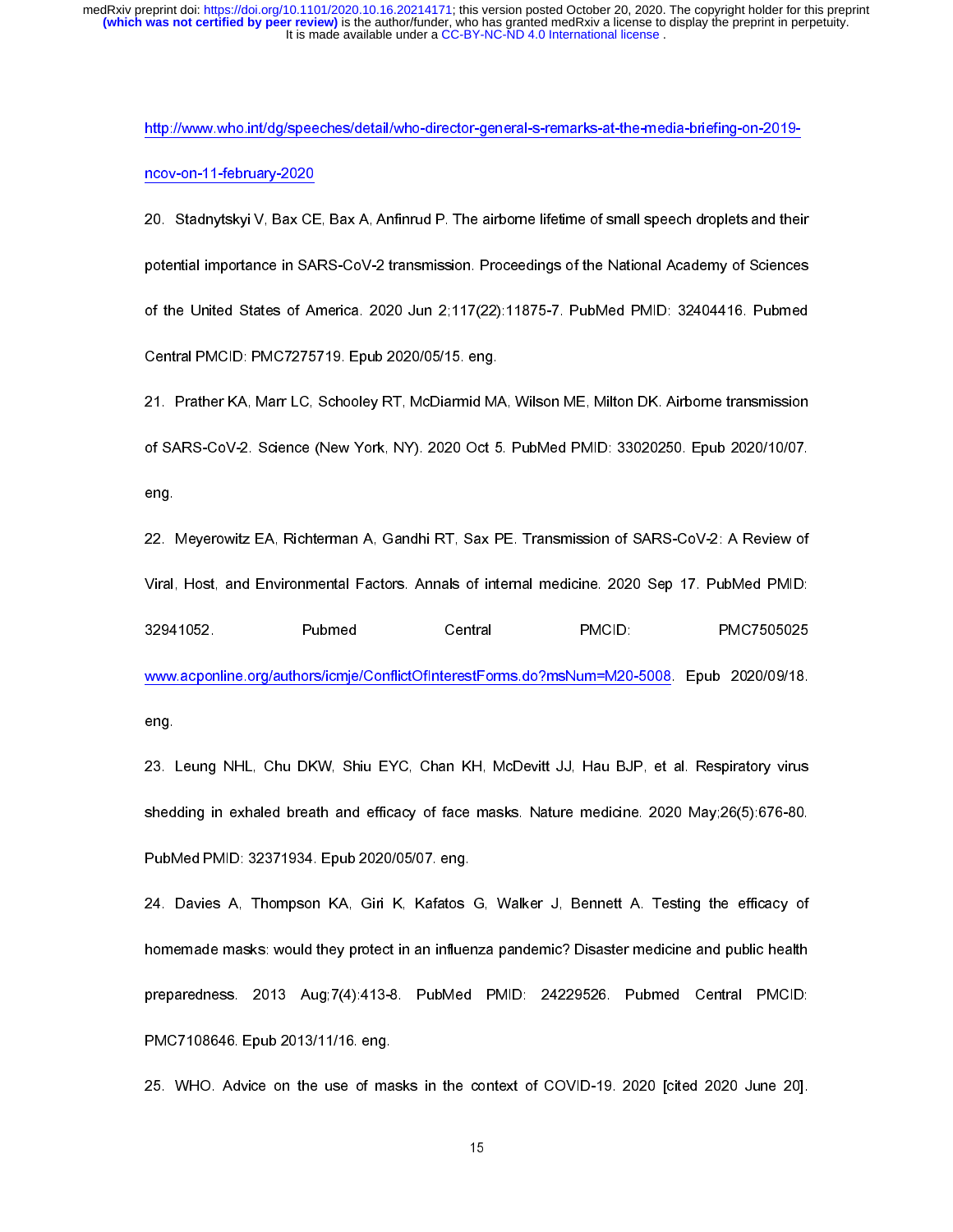from:

https://www.who.int/publications/i/tem/advice-on-the-use-of-masks-in-the-community-during-home-care-<br>
4-and-in-healthcare-settings-in-the-context-of-the-novel-coronavirus-(2019-novy)-outbreak.<br>
26. Public Protection Guidel e-and-in-healthcare-settings-in-the-context-of-the-novel-coronavirus-(2019-novv)-outbreak.<br>26. Public Protection Guidelines for Pneumonia in Novel Coronavirus-(2019-novv)-outbreak.<br>26. Public Protection Guidelines for Pneu e-and-in-healthcare-setting-in-healthcare-setting-in-healthcare-setting-of-the-novel-coronavirus-Infections-Natio<br>Commission of the People's Republic of China2020 [cited 2020 October 5]. Avail<br>http://www.nhc.gov.ch/xss/fkd Commission of the People's Republic of China2020 (cited 2020 October 5). Available from:<br>http://www.nhc.gov.cn/xcs/fkdt/202001/bc661e49b5bc487dba182f5c49ac445b.shtml.<br>27. Wang Y. Tian H. Zhang L. Zhang M. Guo D. Wu W. et a Commission of the People's Republic of China2020 [cited 2020 October 5]. Available from:<br>
http://www.nhc.gov.cn/xcs/fkdt/202001/bc661e49b5bc487dba182f5c49ac445b.shtml.<br>
27. Wang Y, Tian H, Zhang L, Zhang M, Guo D, Wu W, et The Warry Translate and Marcus Care and Marcus Care and Social distancing:<br>12. Wang Y, Tian H, Zhang L, Zhang M, Guo D, Wu W, et al. Reduction of secondar<br>126 Beijing, China. BMJ global health. 2020 May:5(5). PubMed PMID: 27. Wang Y, Tian H, Zhang L, Zhang M, Guo D, Wu W, et al. Reduction of secondary transmission of Beijing, China, BMJ global health, 2020 May,5(5), PubMed PMID: 32467353. Pubmed Central PMCID:<br>PMC7264640. Epub 2020/05/30. eng.<br>28. Payne DC, Smith-Jeffcoat SE, Nowak G, Chukwuma U, Gelbe JR, Hawkins RJ, et al.<br>3ARS-CoV-2 BMC7264640. Epub 2020/05/30. eng.<br>
28. Payne DC, Smith-Jeffcoat SE, Nowak G, Chukwuma U, Geibe JR, Hawkins RJ, et al.<br>
SARS-CoV-2 Infections and Serologic Responses from a Sample of U.S. Navy Service Members<br>
1985 Theodore 28. Payne DC, Smith-Jeffcoat SE,<br>SARS-CoV-2 Infections and Serologic<br>USS Theodore Roosevelt, April 202<br>12;69(23):714-21. PubMed PMID: 325<br>form for disclosure of potential conflic<br>Epub 2020/06/12. eng.<br>29. How to Select, We 28. Payle interest and Serologic Responses from a Sample of U.S. Navy Service Members<br>28. Theodore Roosevelt, April 2020. MMWR Morbidity and mortality weekly report. 2020 Jun<br>29. Payne Roosevelt, April 2020. MMWR Morbidity USS Theodore Roosevelt, April 2020. MMWR Morbidity and mortality weekly report. 2020 Jund 12:69(23):714-21. PubMed PMID: 32525850. Pubmed Central PMCID: PMC7315794 Journal Editors<br>
form for disclosure of potential conflict 12,69(23):714-21. PubMed PMID: 32525850. Pubmed Central PMCID: PMC7315794 Journal Editors<br>
form for disclosure of potential conflicts of interest. No potential conflicts of interest were disclosed.<br>
Epub 2020/06/12. eng.<br>

12:59,20006/12; eng.<br>12:69,2020/06/12; eng.<br>12:69,2020/06/12; eng.<br>12:69,2020/06/12; eng.<br>12:69,2020/06/12; eng.<br>12:69,2020 October eng.<br>12:69,2020 October eng.<br>14:11/15://www.odc.gov/ooronavirus/2019-noov/prevent-gettingform for disclosure of potential conflicts of interest. No potential conflicts of interest were disclosed. 29. How to Select, We<br>
[cited 2020<br>
https://www.cdc.gov/com<br>
30. Smith JD, MacDou<br>
respirators versus surgi<br>
systematic review and 2020 October 6]. Available from:<br>
2020 October 6]. Available from:<br>
29. Https://www.cdc.gov/coronavirus/2019-ncov/prevent-getting-sick/about-face-coverings.html.<br>
30. Smith JD, MacDougall CC, Johnstone J, Copes RA, Schwart https://www.cdc.gov/coronavirus/2019-ncov/prevent-getting-sick/about-face-coverings.html.<br>30. Smith JD, MacDougall CC, Johnstone J, Copes RA, Schwartz B, Garber GE. Effectiveness of N95<br>respirators versus surgical masks in and Softwarf Coronavirus Coronavirus Coronavirus Coronavirus Coronavirus Coronavirus Coronavirus Softwartz B, Garber GE. Effectiven<br>respirators versus surgical masks in protecting health care workers from acute respiratory Free Summary (MacDougall Comparison) or Summary Summary Summary Summary Summary Summary Summary Summary Summar<br>
Summary Summary Summary Summary Summary Summary Summary Summary Summary Summary Summary Summary Summary Summar respirators versus surgical masks in protecting health care workers from acute respiratory infection.<br>Systematic review and meta-analysis. CMAJ: Canadian Medical Association journal = journal de<br>16 systematic review and meta-analysis. CMAJ : Canadian Medical Association journal = journal de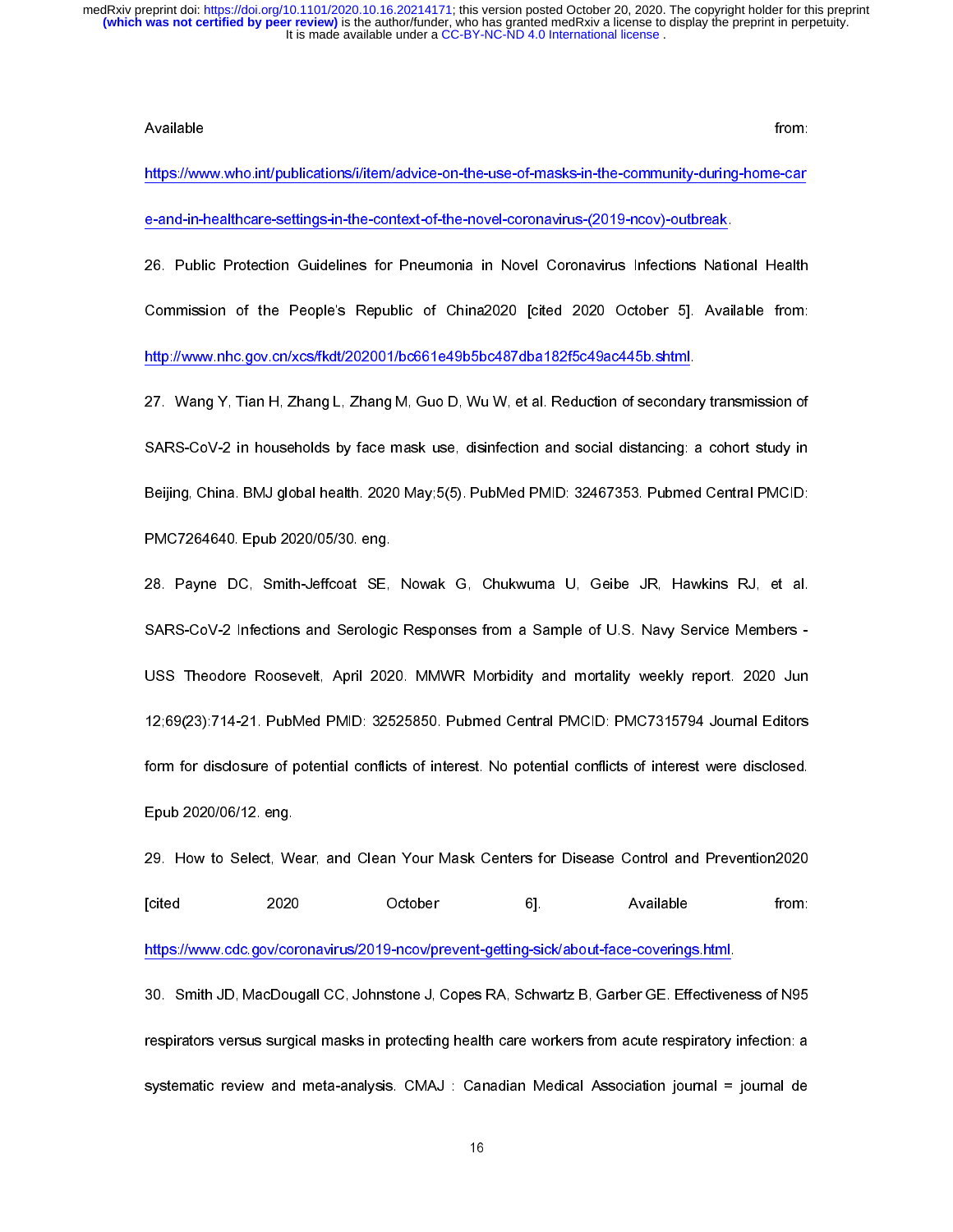l'Association medicale canadienne. 2016 May 17;188(8):567-74. PubMed PMID: 26952529. Pubmed<br>Central PMCID: PMC4868605. Epub 2016/03/10. eng.<br>31. Rebmann T. Carrico R. Wang J. Physiologic and other effects and compliance wi 31. Rebmann T, Carrico R, Wang J. Physiologic and<br>respirator use among medical intensive care unit nurs<br>Dec;41(12):1218-23. PubMed PMID: 23768438. Pu<br>2013/06/19. eng. spirator use among medical intensive care unit nurses. American journal of infection control. 2013<br>Dec:41(12):1218-23. PubMed PMID: 23768438. Pubmed Central PMCID: PMC7132714. Epub<br>2013/06/19. eng. respirator use among medical intensive care unit nurses. Among medical intensity intensity intensity intensity<br>2013/06/19. eng.<br>2013/06/19. eng. Dec;41(12):1218-23. PubMed PMID: 23768438. Pubmed Central PMCID: PMC7132714. Epub

2013/06/19. eng.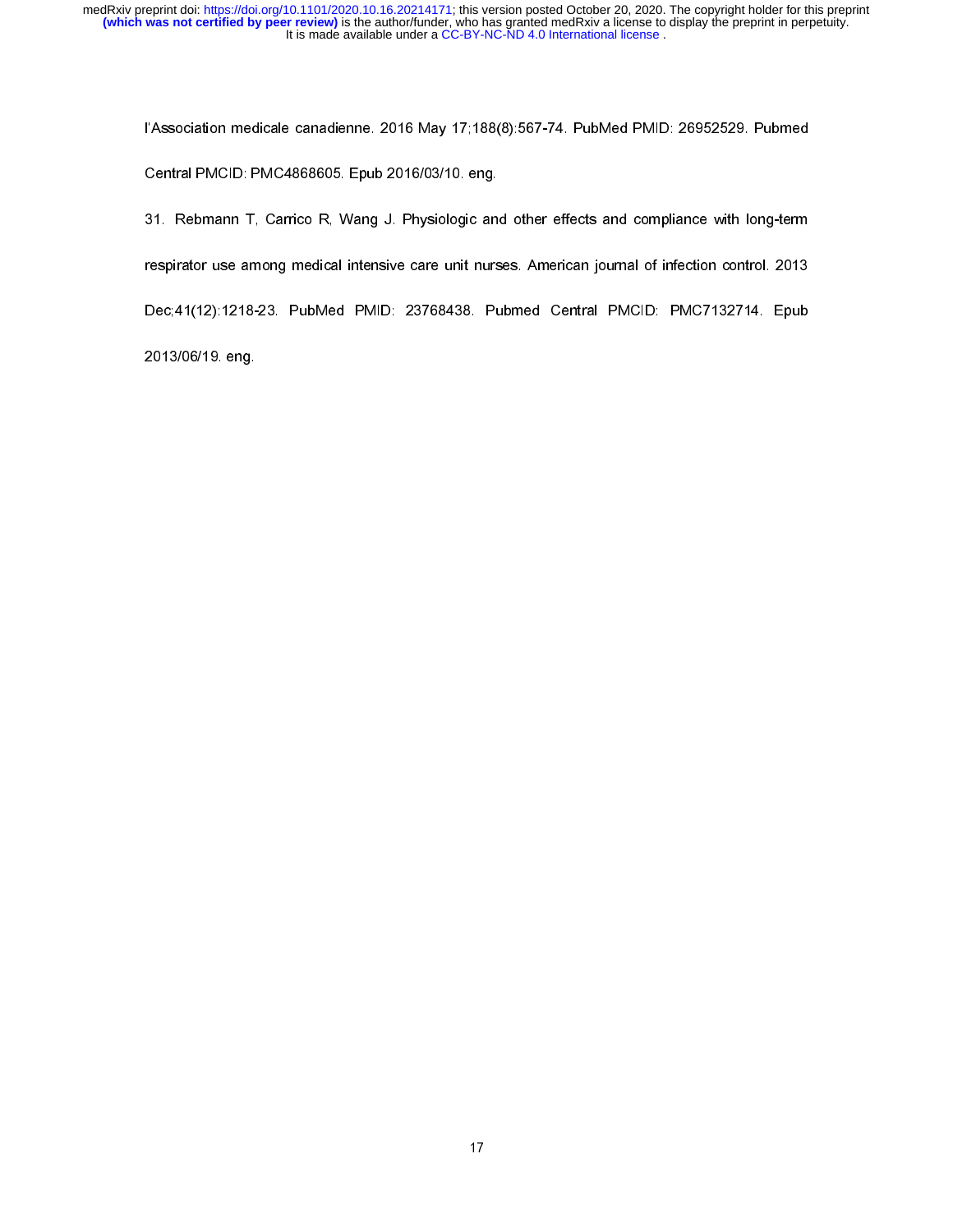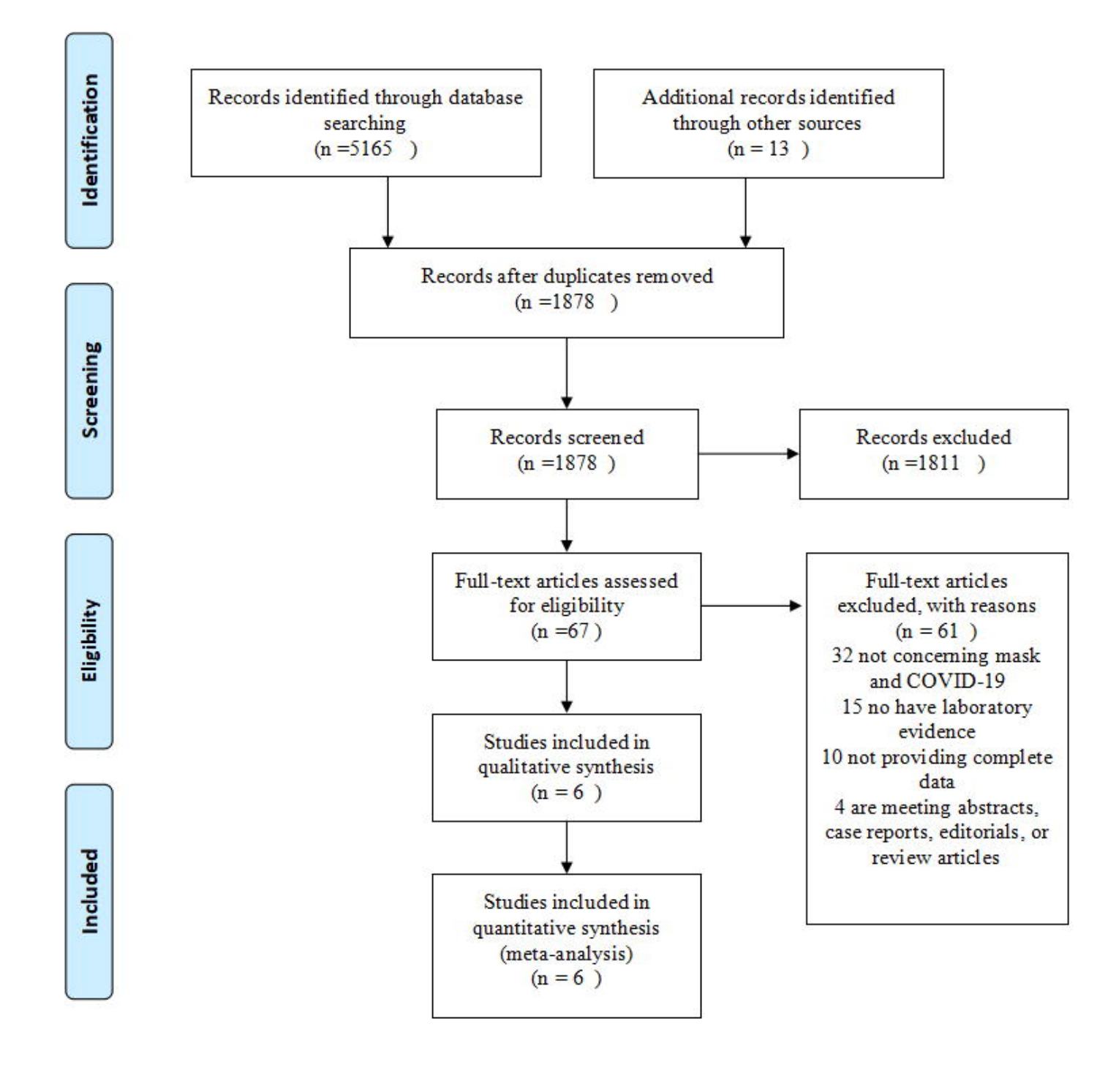Funnel plot with pseudo 95% confidence limits

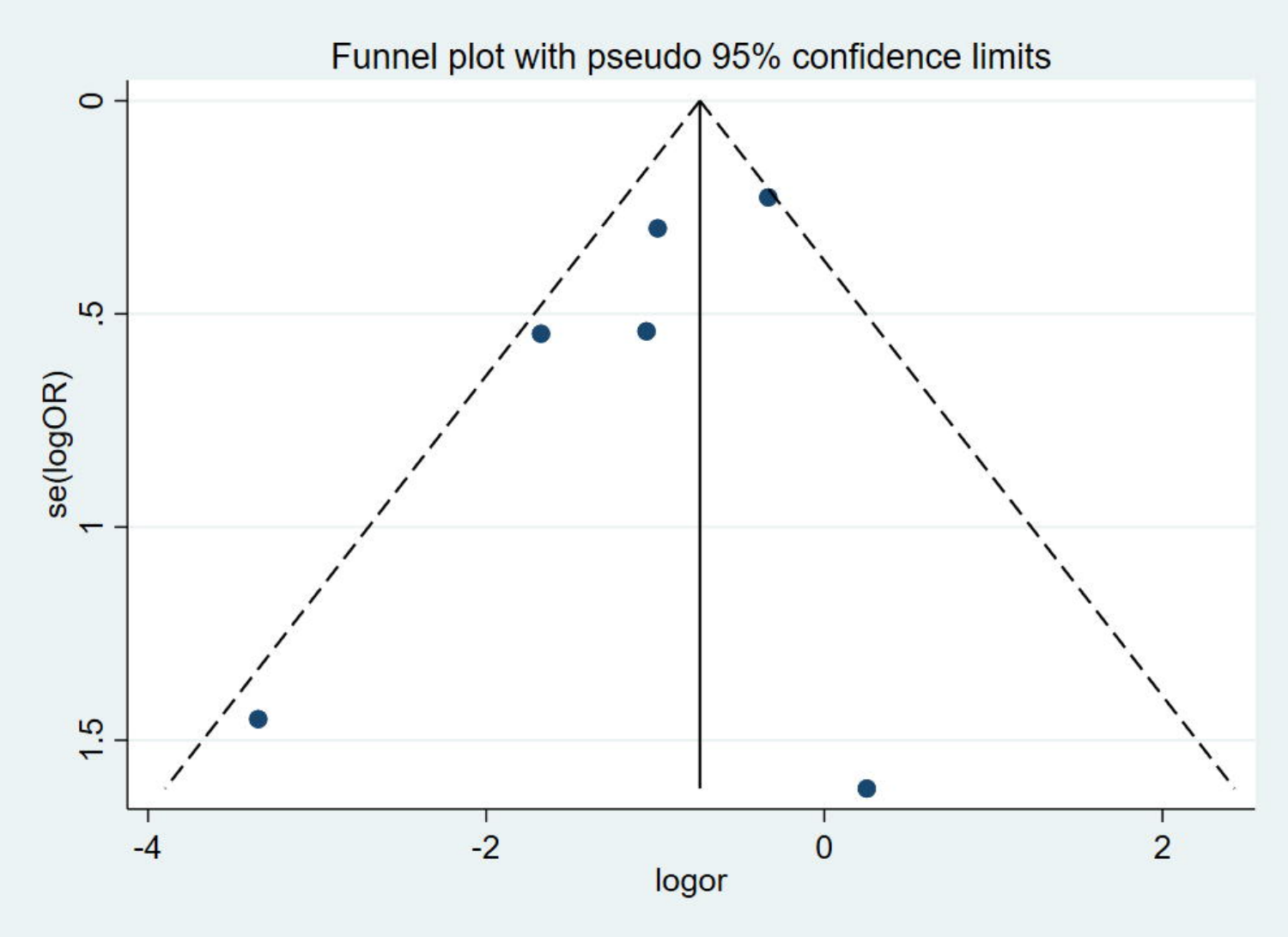